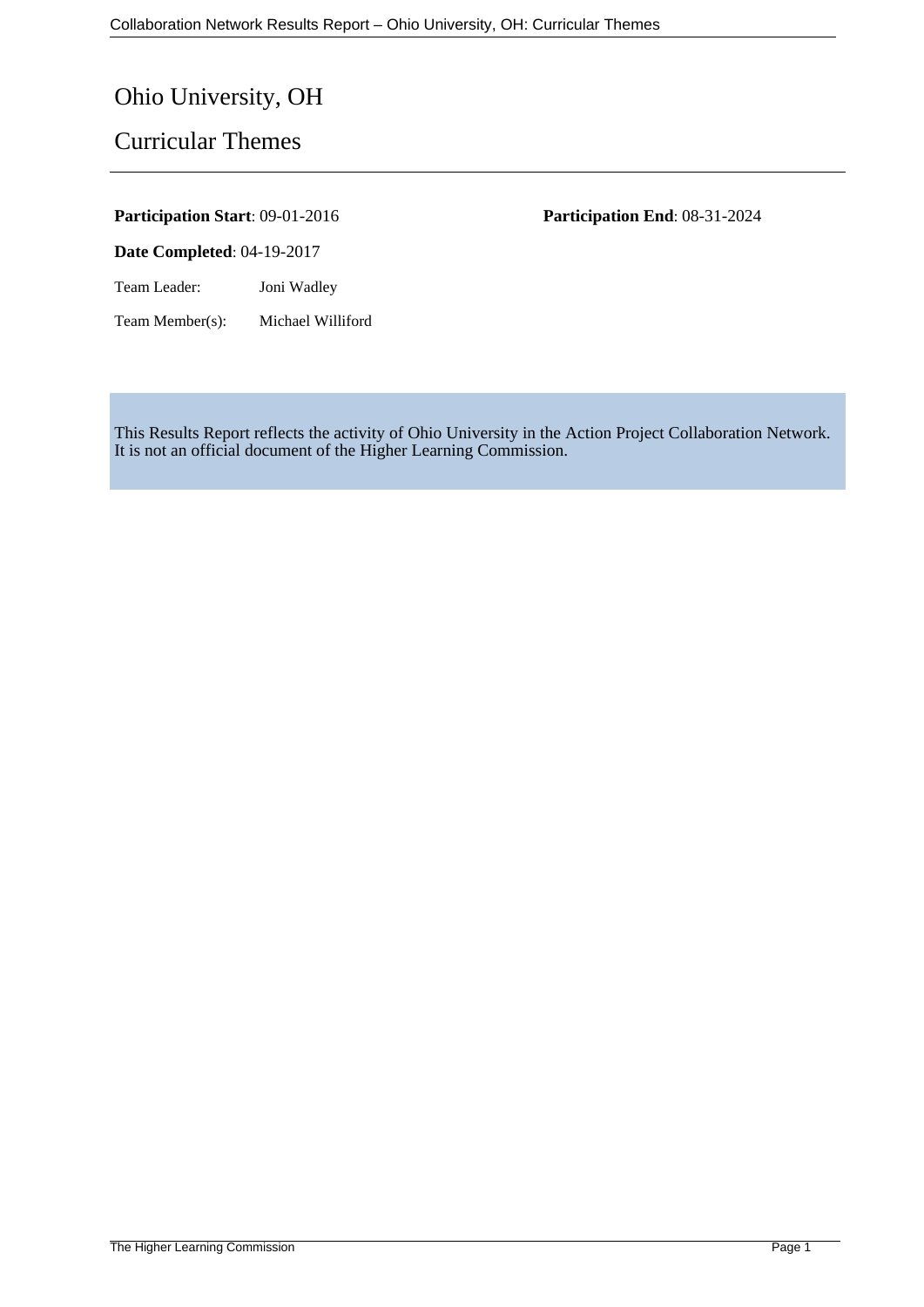# **Declaration**

## **Q:**

# **Briefly describe the project in less than 100 words. Be sure to identify the key organizational areas (departments, programs, divisions, units, etc.) and key organizational processes that this action project will affect, change, and/or improve.**

**A:** Curricular Themes provide a vehicle for revitalizing student understanding and enthusiasm for Ohio

University's breadth of knowledge requirements while improving the coherence of the curriculum. Students

will be better able to appreciate the value of the breadth requirement because they will be building a more

sophisticated understanding of the issues and challenges addressed by the theme. The course offerings

associated with a theme can be used by a student as a registration guide, which should yield a superior

approach to selecting courses that fulfill existing breadth of knowledge requirements.

### **Q:**

**Describe your institution's reasons for initiating this action project now and how long it should take to complete it. Why are this project and its goals high among your institution's current priorities? Also, explain how this project relates to any strategic initiatives or challenges described in the institution's recent or soon-to-be submitted Systems Portfolio.**

**A:** Ohio University desires to be innovative and contemporary in its curricular offerings. The curricular themes

initiative in the College of Arts and Sciences seeks to provide students with a broad but integrated range of

opportunities for building the critical skills and knowledge they need for successful careers, engaged

citizenship, and fulfilling lives. Arts and Sciences faculty are building interdisciplinary and team-taught

courses involving collaborative discussions about course design and pedagogical strategies. Arts and

Sciences has expanded professional development opportunities for faculty including teaching and advising

workshops, a faculty mentoring event, and faculty learning communities.

### **Q:**

# **List the project goals, milestones, and deliverables along with corresponding metrics, due dates, and other measures for assessing the progress toward each goal. Be sure to include when you anticipate submitting the project for formal reviews.**

**A:** Curricular Themes are intended to encourage curricular innovation. As faculty from different departments,

programs and colleges come together to develop a theme, they share ideas for multidisciplinary approaches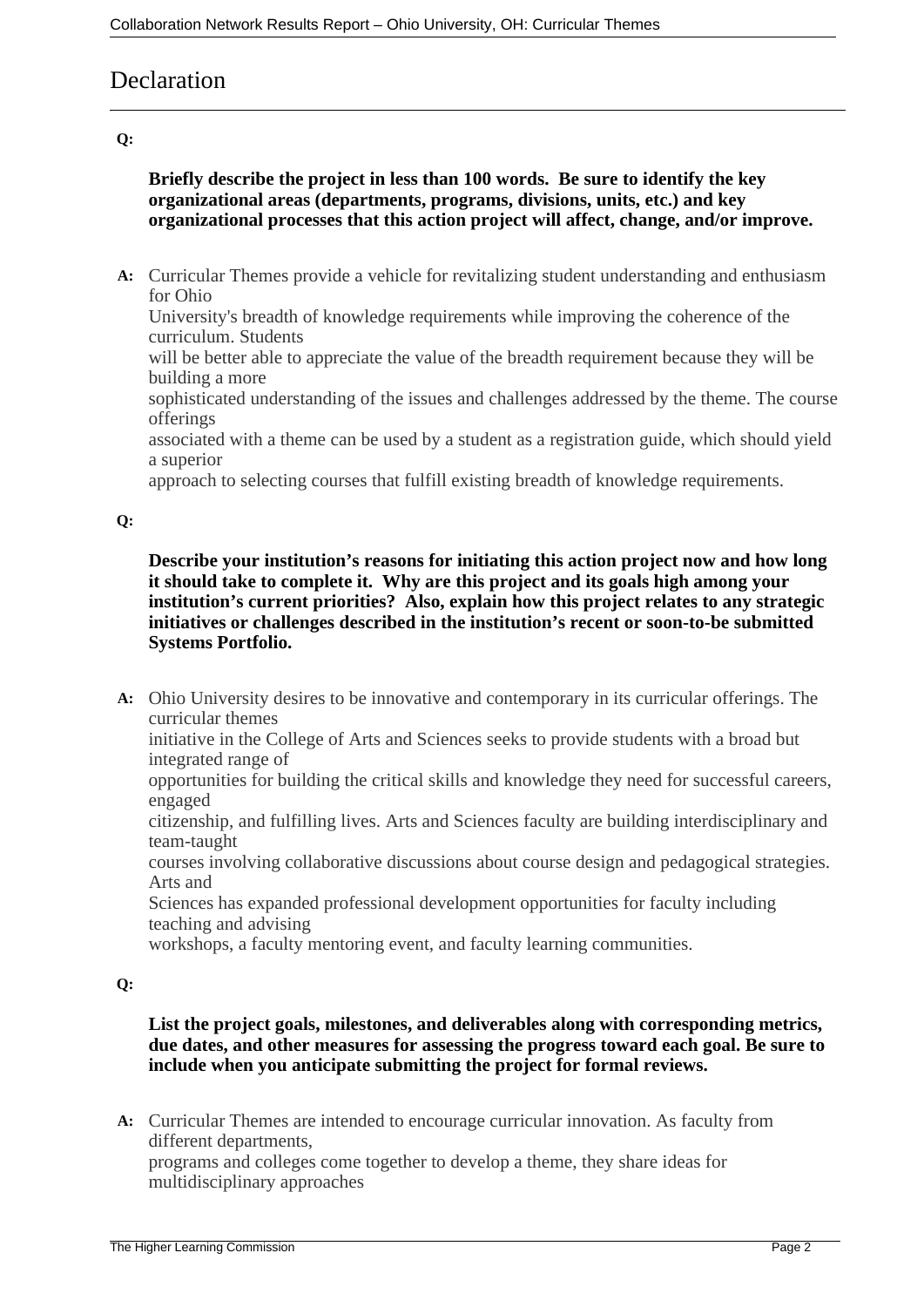to course content, collaboration, team teaching and the integration of extracurricular activities into a

coherent educational experience. Moreover, they also have the opportunity to think about how the existing

courses that will continue to fulfill the majority of a student's distribution requirements may relate in

meaningful ways. Any member of the university community, irrespective of college, is encouraged to

participate in the development of the themes. We want to take advantage of all the University's resources to

create the best educational experience for students possible.

The curricular themes project is in pilot stage, beginning in 2013-14. New courses are just now being

developed and made available to students. Faculty development opportunities are beginning this academic

year as well. It is expected that the 2014-15 year will be the first year in which a sufficient number of

theme-based courses are offered and assessed. The target completion of spring semester 2015 will allow

the program to continue to develop in 2013-14, and operate as a full pilot in 2014-15, with assessment of

its effectiveness following.

### **Q:**

# **Describe how various members of the learning community will participate in this action project. Show the breadth of involvement by individuals and groups over the project's duration.**

**A:** Faculty members from every department within the College of Arts and Sciences have participated in the

development of theme courses and curricula. Some faculty members from other colleges with themerelevant

expertise and interests also have participated in the themes initiative.

The following themes are in various stages of development. Several themes are fairly well-developed and

will be ready for implementation in Fall 2014. Multiple departments and programs are involved in each of

the themes, promoting interdisciplinary faculty collaboration and learning opportunities for students.

- · Conflict and Cooperation
- · Making and Breaking the Law
- · Sustainability
- · Food Studies
- · Wealth and Poverty
- · Love and Hate: Gender, Race, and Sexuality
- · Knowing the Future
- · So, You Want to Change the World: Ideals and Engagement
- · From Fire to iPhone: The Technological Human
- · Becoming Human
- · A Sense of Place

**Q:**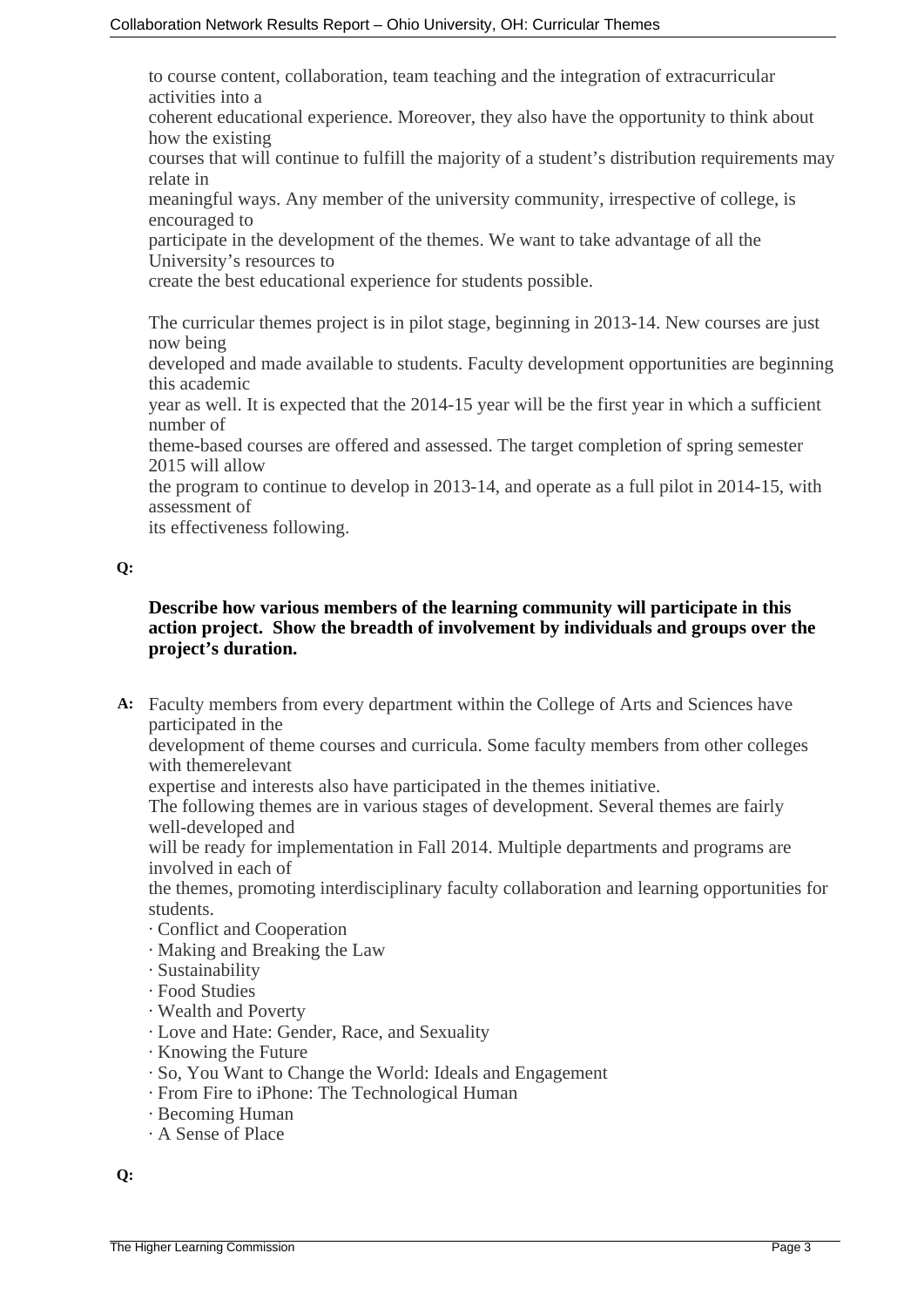# **Describe how the institution will monitor project progress/success during, and at the completion of this project. Be sure to specifically state the measures that will be evaluated and when.**

**A:** There is no "one size fits all" model for the themes. Each theme w ill have its ow n structure and organization. Students could start with a freshman/sophomore level course designed to introduce a theme and its complexity. This course would be designed and taught by a team of faculty w ho provide multidisciplinary perspectives. Students would be given opportunities to develop fundamental academic skills such as critical thinking, writing, oral communication, quantitative literacy and information literacy within the context of the theme.

Mastery of content know ledge or a particular skill would not be the goal of the course, but rather, consciousness-raising about the complexity of the theme, promoting intellectual curiosity about the course content, setting standards for intellectual engagement and preparing students for theme-related courses embedded within departmental curricula. Assessments of these objectives are being developed.

Following the completion of the introductory theme course, students would enroll in disciplinary courses related to the theme. These courses would elaborate on theme-relevant content know ledge and skills. Ideally, these theme-relevant courses would be spread across the natural sciences, social sciences, the arts and humanities. Analysis of enrollment patterns of a cohort of students would be one way to monitor the desired effect of curricular themes.

A culminating experience could be provided by a junior/senior level multidisciplinary course, w here students further elaborate their theme-related content know ledge and skills. This course could be designed as a seminar, or team-oriented project course, or theme related capstone. The goal of the course would be moving students past an appreciation of the problems related to the theme to critical analysis and problem solutions. Course activities would support these goals. Additional opportunities to develop core skills (team building, critical thinking, writing, oral communication, quantitative literacy and information literacy) would be part of the course.

Outcomes assessments of this culminating experience are being developed.

An outcome of the curricular theme experience will be that students will be better able to articulate how the

breadth requirement contributed to their educational experience in concrete terms. Analysis of subsequent

enrollment patterns of a cohort of students beginning the curricular themes experience will reveal the extent

to which students chose to pursue the expanded curricular offerings. Interviews and/or surveys, along with course-embedded assessments, will help inform whether the curricular themes project has met its goal.

### **Q:**

# **Describe the challenges that may be encountered in successfully completing the project or for institutionalizing the learning from the project's goals.**

**A:** A particular strength of the themes initiative is its flexibility in the different curricular models and options that faculty leaders and group members are utilizing to promote student learning and engagement. This flexibility also presents some challenges in assessing the curricular themes initiative as a w hole and institutionalizing the learning from the project's goals. Themes leaders are engaged in discussion of how to balance the unique qualities and approaches of particular themes with coordination of efforts across the themes groups.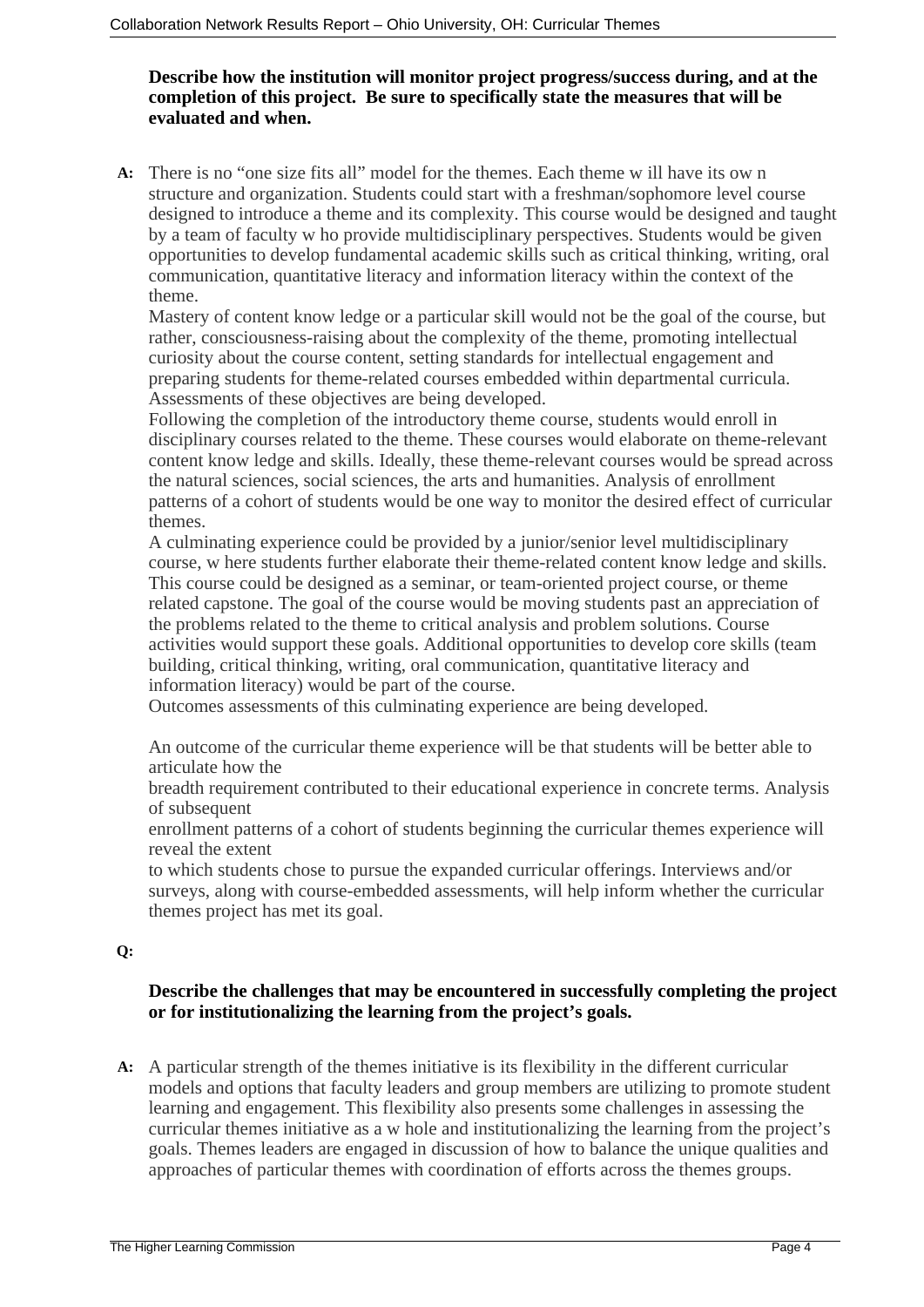Team teaching offers an important avenue to create and deliver interdisciplinary themes courses. Faculty members involved in the themes initiative are sharing ideas and pedagogical strategies for successful team-teaching and student learning. Beyond pedagogical issues, important questions for sustaining and growing the themes initiative include: How will team teaching be funded, rewarded, and recognized? A stable resource base is needed for continuing development and institutionalization of the themes, including resources for curricular development and teaching, co-curricular

activities, and administrative support.

Additional challenges include identifying and implementing effective strategies to identify students who are interested in participating in theme, in tracking student involvement in themes courses and activities, and in assessing student learning and satisfaction in themes courses and co-curricular activities.

As noted above, the curricular themes initiative currently involves all departments and programs in Arts & Sciences, with increasing involvement of additional colleges and academic and non-academic units. An important challenge is to continue to broaden themes involvement and leadership more fully across the university.

# **Q:**

# **Provide any additional information that the institution wishes reviewers to understand regarding this Action Project.**

**A:** This project was migrated from the previous set of Action Project questions.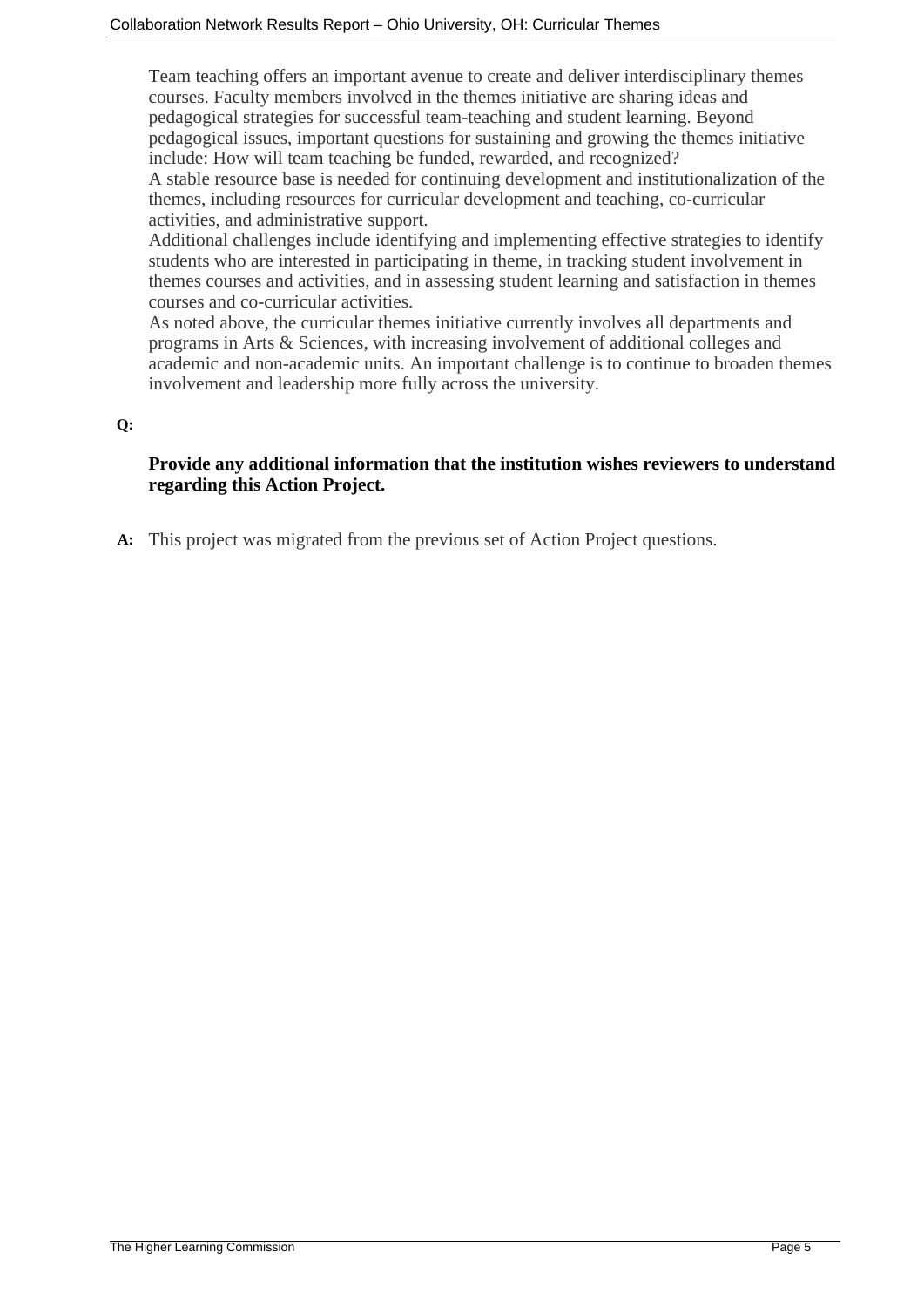# Concluding Report

# **Q:**

# **What is the primary reason for closing this project?**

**A:** The identified goals of this revised action project have been met, including:

1) A proposal was developed for a Themes in Action experimental course, with individual course sections framed around key questions and issues of the curricular themes initiative, and the experimental course proposal was submitted to the College of Arts & Sciences Curriculum Committee.

2) Overarching learning objectives for the Themes in Action classes were collaboratively developed, and pedagogical approaches and assessment strategies were shared.

3) Themes in Action classes were offered each semester over the time period allowed by the university for experimental classes. During this period,Themes in Action instructors met each semester to discuss course design, pedagogical methods, course assessments and student learning.

4) Learning outcomes and student feedback on the Themes in Action classes were evaluated.

5) Themes in Action instructors overwhelmingly agreed on the value of offering this class, and Themes in Action has been proposed as a permanent course offering at the university.

# **Q:**

### **What aspects of this project would you categorize as successful?**

**A:** In addition to meeting the identified goals for this revised action project, noted above, further benefits of the Themes in Action courses have been described by the Themes in Action instructors and the students who have taken these classes. For example, a broadly-based benefit identified for these courses is that they "take up where freshmen learning communities leave off," offering students opportunities to attend events and participate in activities together, to discuss the activities in relation to theme questions and issues in group settings, and to provide feedback to one another (whether in person or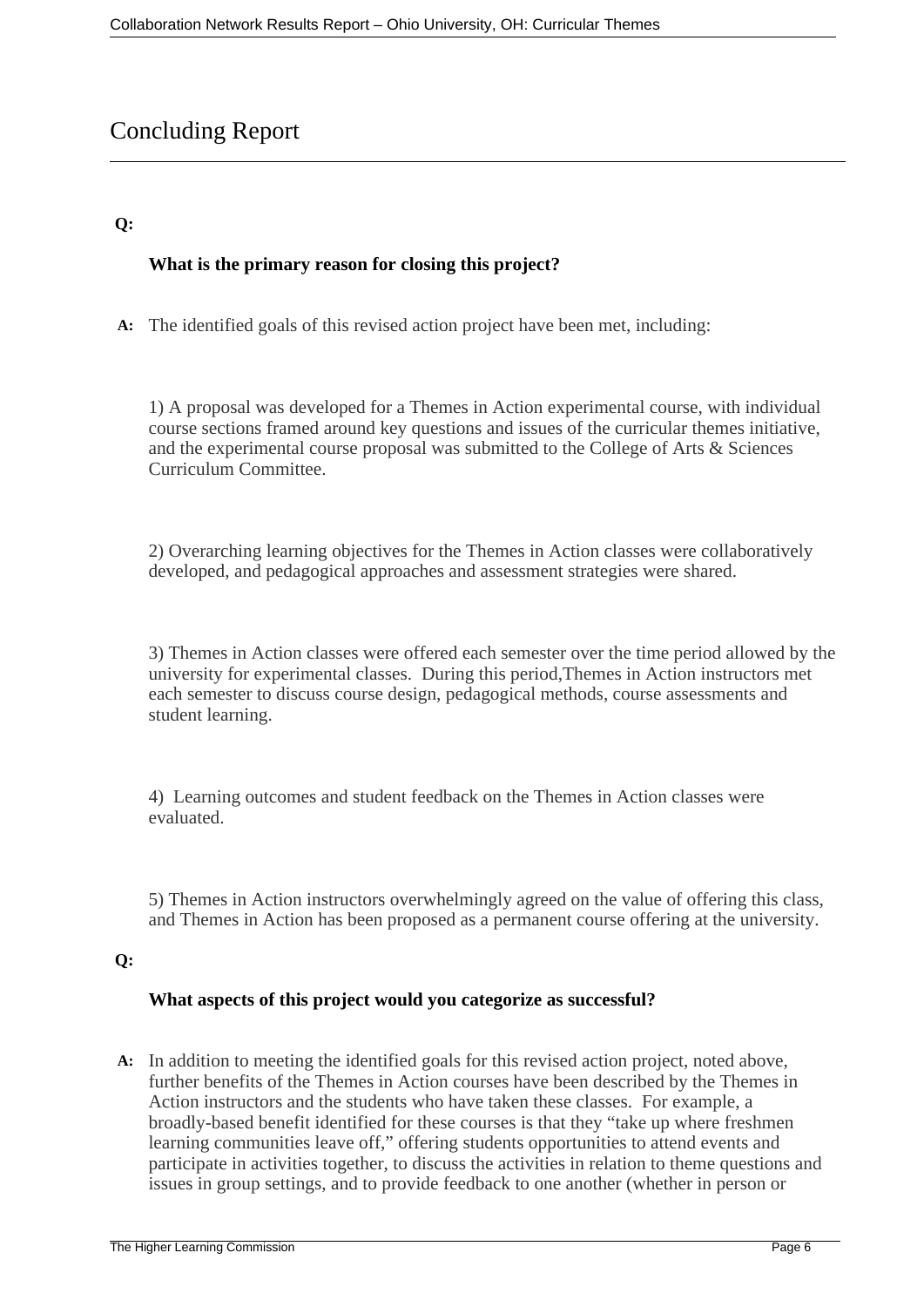through electronic discussion boards and other communication avenues). These opportunities are especially important given the residential nature of the Athens campus.

#### **Q:**

#### **What aspects of this project would you categorize as less than successful?**

**A:** The challenges -- as well as the opportunities -- of implementing this revised action project mirror the challenges and opportunities of the Curricular Themes initiative in which the Themes in Action courses are situated. Since its inception approximately four years ago, the Curricular Themes initiative has garnered increased student and faculty engagement, with more opportunities for interdisciplinary efforts and more opportunities for community engagement beyond the university. At the same time, a continuing challenge has been to implement effective communication avenues to help new and continuing students learn what the Curricular Themes are and how to get involved with them. With regard to this revised action project specifically, we have been working to help get the word out to students about the new Themes in Action courses, including flyers listing the Themes courses sent each semester to academic advisors at the university, prior to the start of the advising period. Additional communication avenues are being pursued to help get the word out about Themes more effectively to students, faculty, and staff at the university, including information disseminated at new student orientations, announcements about themes courses and events published in university and college electronic newsletters, including student-focused newsletters, an "Ohio University ThemeIt App" (see <https://www.ohio.edu/cas/themeITapp/index.cfm>), the formation of student clubs around Themes, with outreach efforts to other students, and more.

As a final note, we thank the HLC reviewers for previous comments on this revised action project. A reviewer had noted that:

"The only concern raised by this project is the following statement: 'Each instructor is responsible for designing the specific course objectives, readings, class activities, and assignments for their section; evaluating students' participation in course-related events and activities and completion of assignments; and assigning course credit. At the instructor's discretion, class meetings may take place in a seated, online, or blended format. An initial list of scheduled events and activities are distributed by the instructor to their students at the start of the semester, with subsequent events/activities announced as these are scheduled over the course of the semester.'

It is good that there are a couple objectives that are shared across all theme courses, but each theme should have its own specific and measurable course objectives. These objectives should be assessed independent of who is teaching the course. It is also concerning that faculty have the discretion to change the sections delivery format. Students should know how a section is delivered, prior to enrollment."

In response to this concern, we wish to clarify: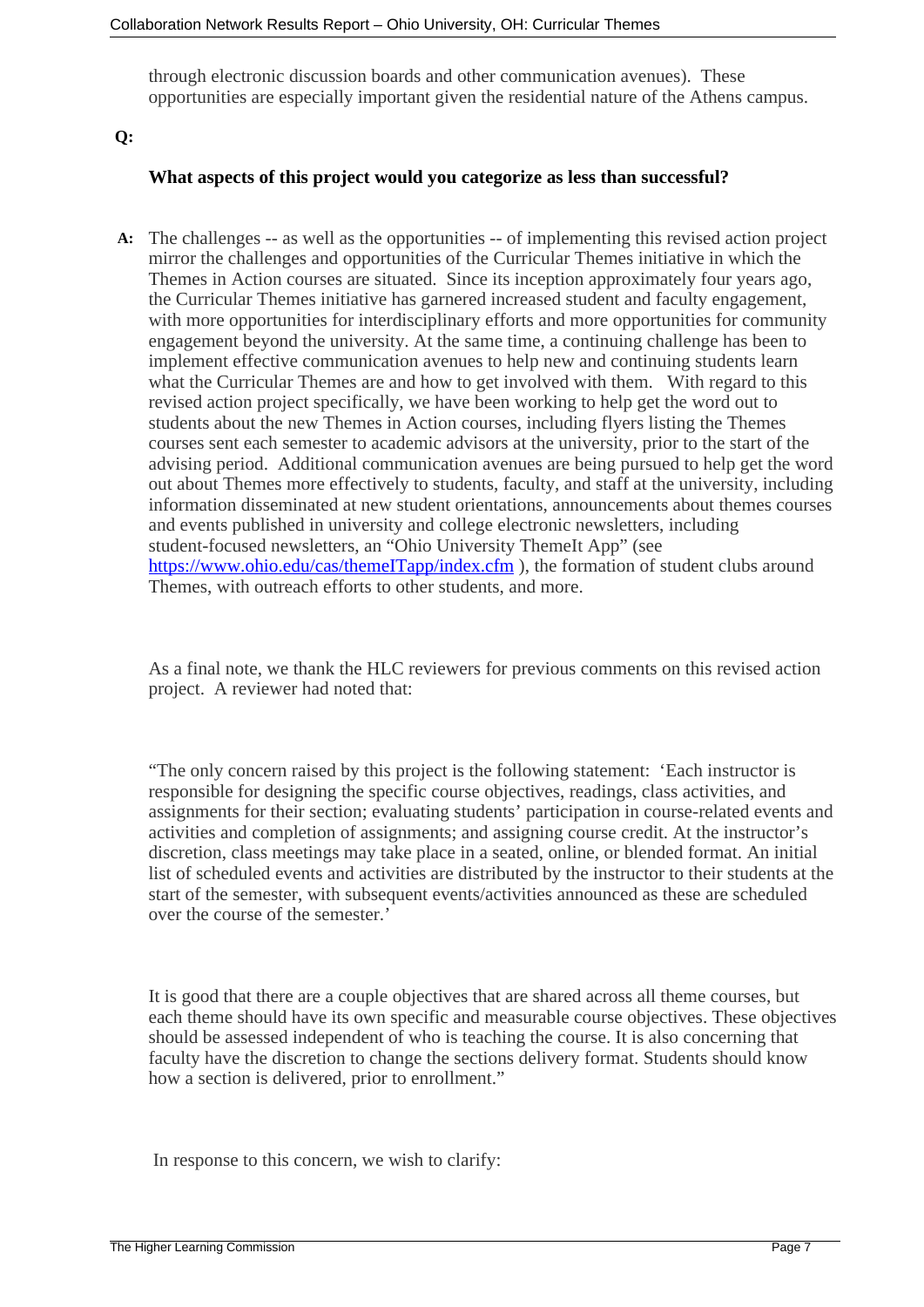1) In addition to the shared learning objectives described in the action project report, the classes **do** include additional learning outcomes specific to the relevant theme (per the sentence above: "Each instructor is responsible for designing the specific course objectives…"). For example, the Themes in Action: Wealth & Poverty class also includes learning objectives related to describing and analyzing patterns of inequality in our society, locally and around the world; and discussing how knowledge related to wealth, poverty and inequality can be transformed into social action. Thus far, the same instructors have been offering the Theme in Action classes in the experimental format. These classes are now being proposed as permanent course offerings, with learning outcomes specified for each course, regardless of instructor.

2) Students **do** know how the course sections are delivered, prior to enrollment. Here is a sample entry from the registrar's site for CAS 1300X Sustainability in Action (this information is shown when students are reviewing course options and selecting their courses):

*Sustainability in Action introduces students to the Sustainability Studies Theme and offers students an opportunity for self-directed participation in extracurricular activities focused on sustainable solutions. Over the course of the semester, students will participate in seven campus/community events and activities such as public lectures, film screenings, and workshops and events offered through the OU Office of Sustainability. Sustainability in Action is a one-credit online course; no classroom attendance is required.* 

Link 1: [Ohio University ThemeIt App](https://www.ohio.edu/cas/themeITapp/index.cfm) https://www.ohio.edu/cas/themeITapp/index.cfm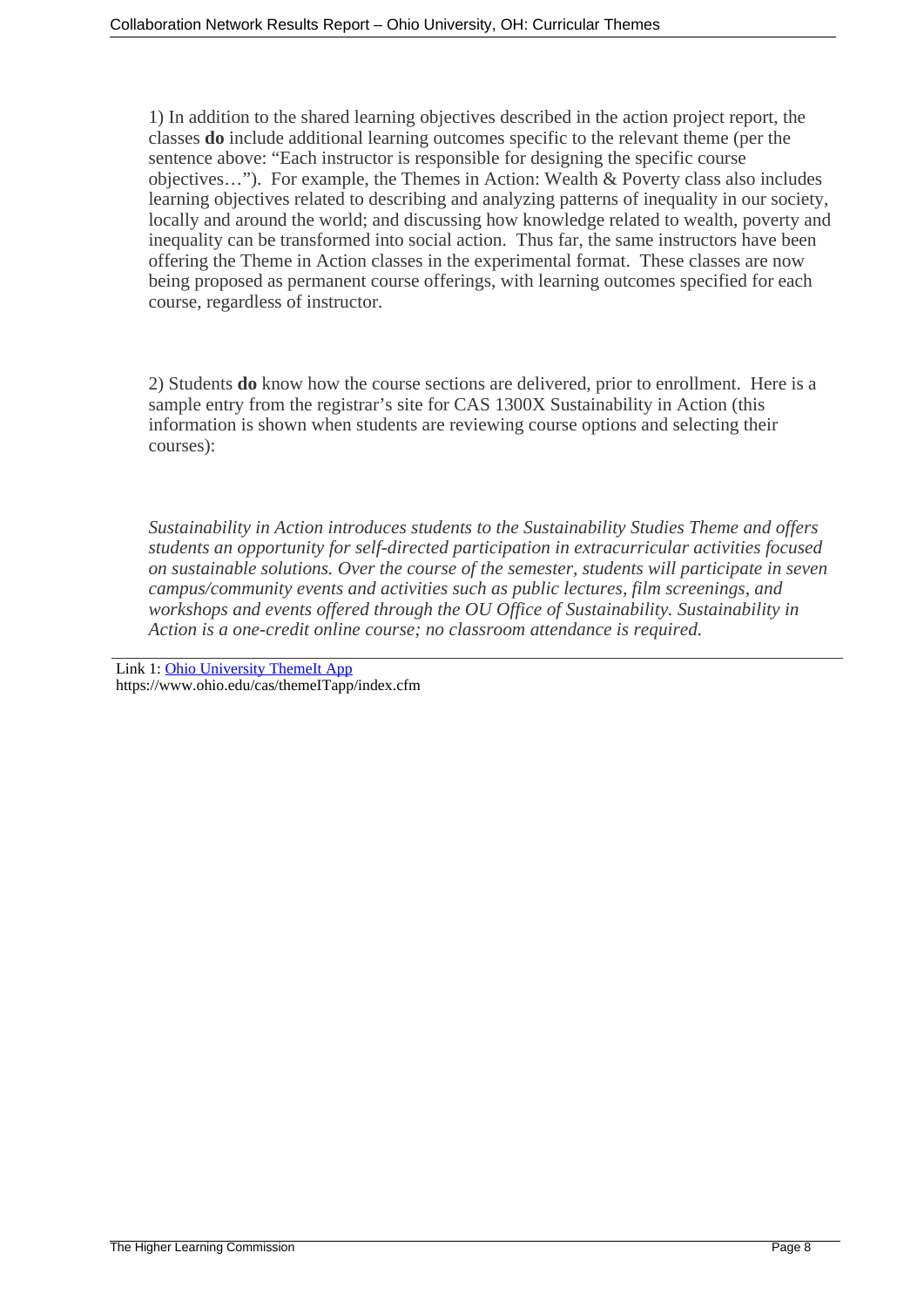# Concluding Review

# **Q:**

# **Do you have any final thoughts or feedback for this institution in regards to this project? Enter N/A if not applicable.**

**A:** The University has made substantial progress and revised the project to meet need. Although the University believes the impact of the project has not yet been fully developed, these projects take time due to the number of stakeholders involved. Good work on staying the course.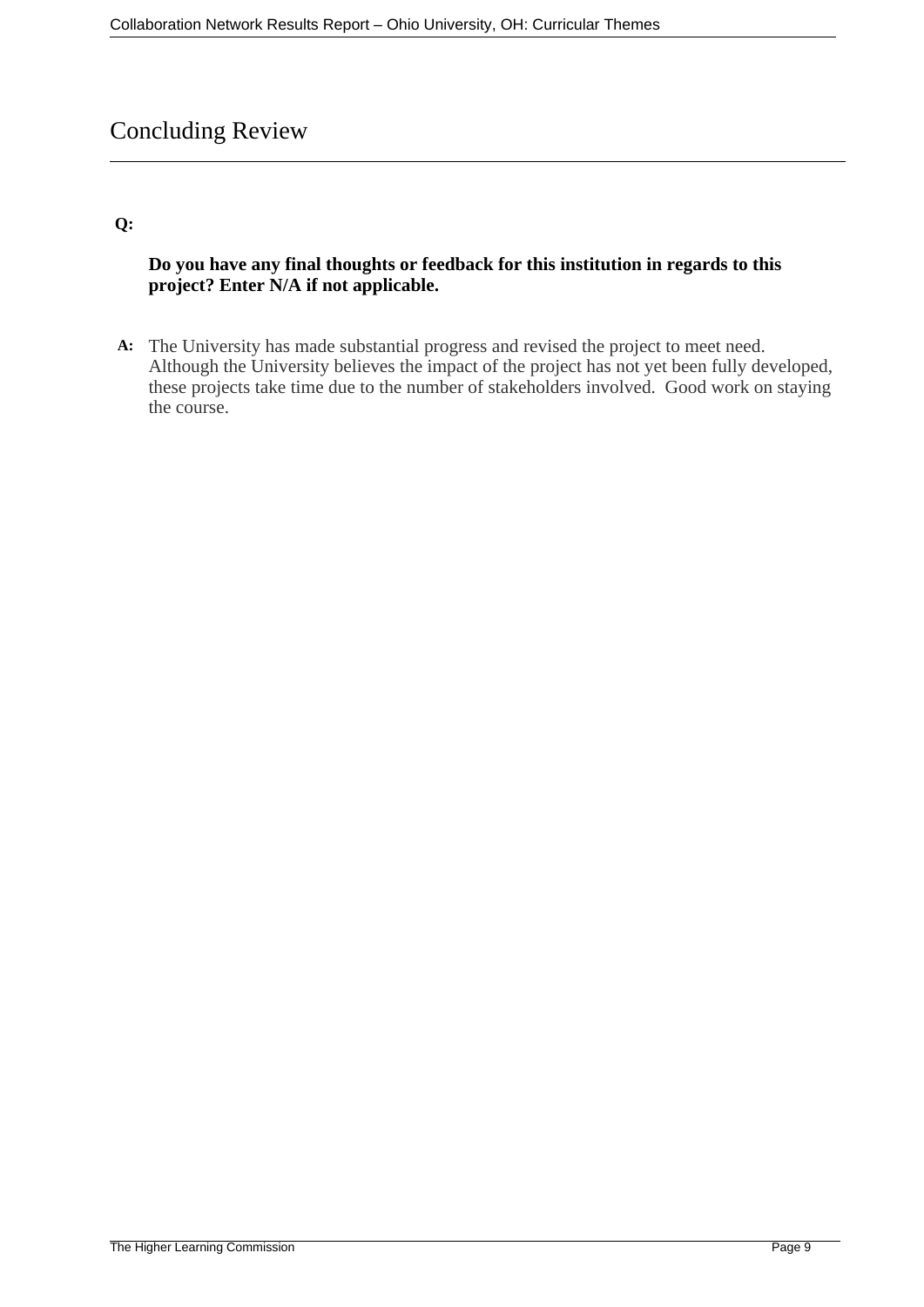# <span id="page-9-0"></span>Project: Curricular Themes

# Version 1.0 - Project

# **Q:**

# **What is the current status of your project?**

### **A:** Completed

# **Q:**

**Please indicate the original project start date, original project end date, and anticipated completion date if project is not completed. Please list dates on separate lines.**

**A:** Answer: Original Project Start Date: Academic year 2014-15 Original Project Completion Date: August 24, 2015 Completion Date: September 30, 2016

### **Q:**

### **Briefly describe the current status of the project. Explain how this project relates to any strategic initiatives or challenges described in the institution's most recent or soon-to-be submitted systems portfolio, if applicable.**

**A:** HLC feedback on this action project indicated that, given the breadth of the curricular themes initiative and the different stages of development across the eight current themes[\[1\],](#page-9-0) it may be helpful to develop a more discrete, stand alone action project within this initiative. As part of the discussion of this feedback, the curricular themes faculty leaders identified an unmet need to promote student engagement and learning from the co-curricular university activities and community opportunities that are offered each semester by the curricular themes groups or otherwise relate to these areas of inquiry. Prior to this action project, options for integrating optional co-curricular and community activities with a purposeful approach to promoting student learning may or may not have been incorporated within an existing course (often, such opportunities may be offered as extra credit, but may not be integrated within a course). Further, many of the students who participate in these events and activities may or may not be enrolled in a theme-related course or have space available in their schedules to add an additional 3-credit hour course that would offer opportunities for discussion and reflection upon these events and activities and their relation to broader topics and questions within the academic community. From this discussion, theme leaders decided to develop a new, 1-credit course to be offered initially on an experimental basis, entitled "Themes in Action." Specific information about this course in relation to the action project goals and the project accomplishments are detailed below.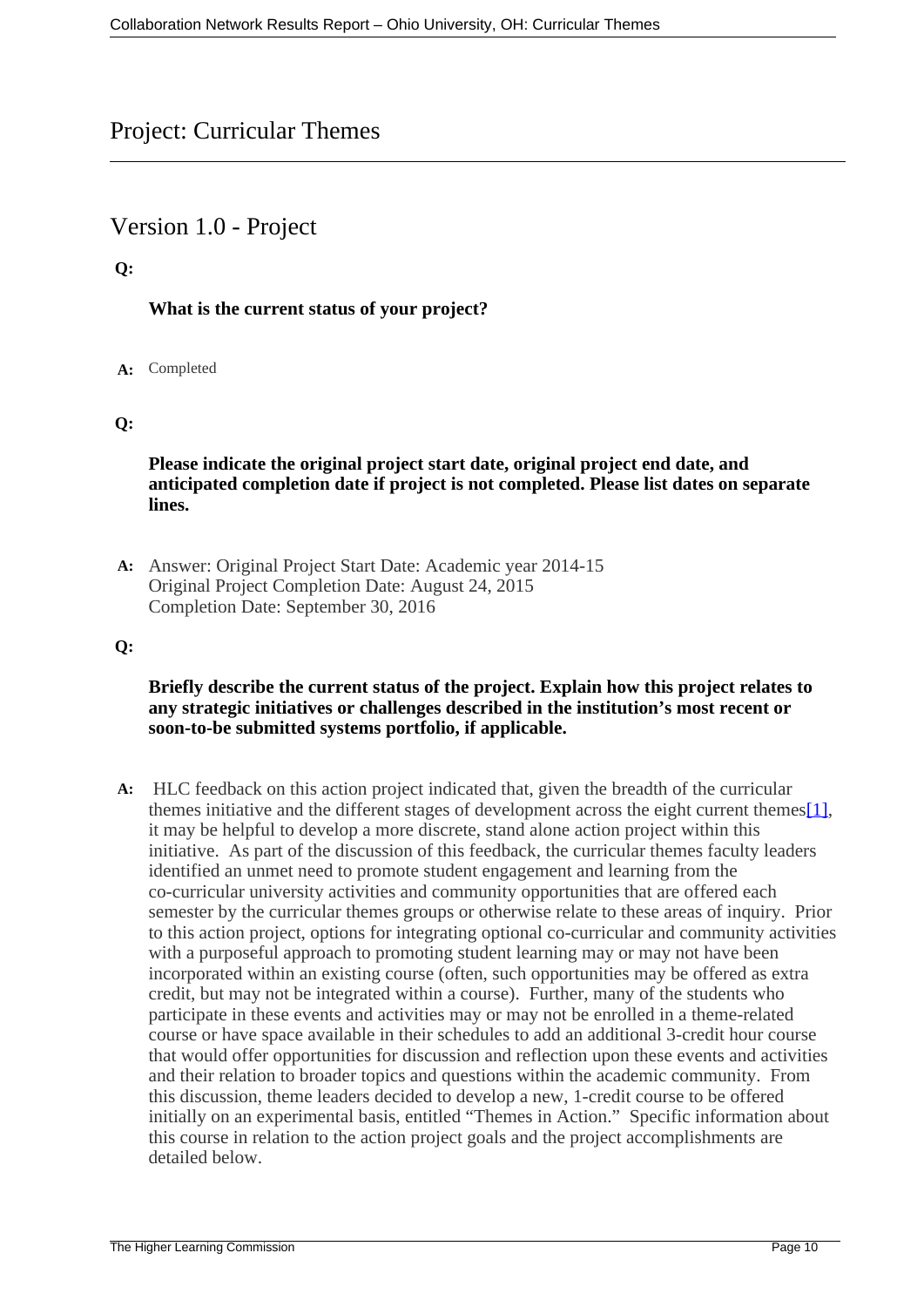<span id="page-10-0"></span>The curricular themes initiative is intended to encourage curricular innovation and student success. As faculty from different departments, programs and colleges come together to develop a theme, they share ideas for interdisciplinary approaches to course content, collaboration, team teaching and the integration of extracurricular activities into a coherent educational experience. Moreover, they also have the opportunity to think about how the existing courses that will continue to fulfill the majority of a student's distribution requirements may relate in meaningful ways. Any member of the university community, irrespective of college, is encouraged to participate in the development of the themes. We want to take advantage of all the University's resources to create the best educational experience for students possible.

Ohio University desires to be innovative and contemporary in its curricular offerings. The curricular themes initiative seeks to provide students with a broad but integrated range of opportunities for building the critical skills and knowledge they need for successful careers, engaged citizenship, and fulfilling lives. Ohio University faculty are building interdisciplinary and team-taught courses involving collaborative discussions about course design and pedagogical strategies.

In addition to their interdisciplinary and collaborative qualities as curricular theme classes, the Themes in Action (CAS 1300X) classes also provide a unique curricular offering for students at Ohio University. These courses provide students with an introduction to a selected curricular theme through hands-on participation in university and/or community events related to the theme, and include discussion and reflective assignments on these events.

[\[1\]](#page-10-0) The eight current curricular themes are:

- Between Love and Hate
- Fire to iPhone: The Technological Human
- Food Studies
- Knowing the Future
- Making and Breaking the Law
- Sustainability Studies
- War and Peace
- Wealth and Poverty

### **Q:**

# **List the project goals as stated in the original project declaration along with the metrics/measures for assessing the progress for each goal.**

**A:** A central goal of the curricular themes initiative is to provide a vehicle for revitalizing student understanding and enthusiasm for Ohio University's breadth of knowledge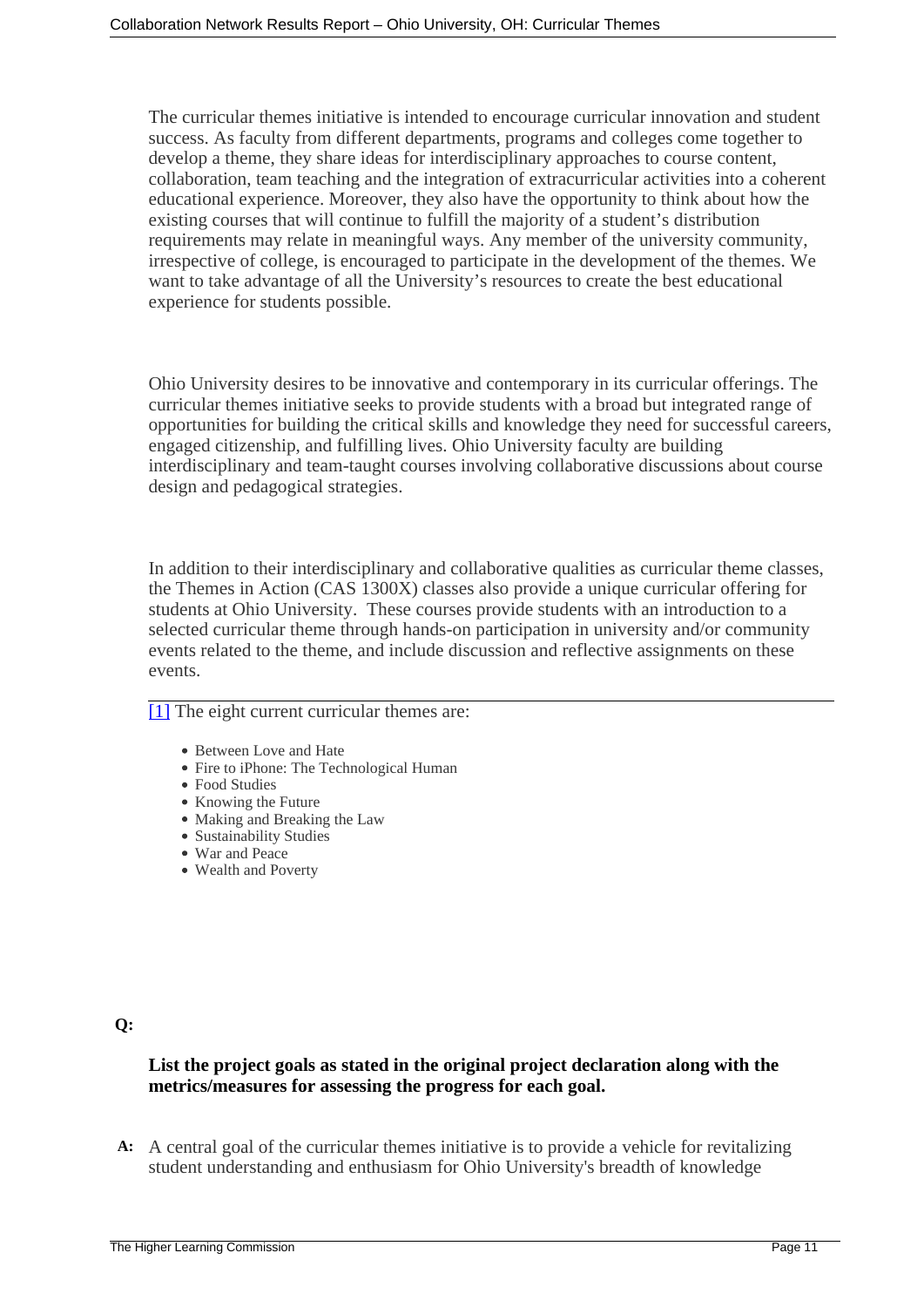requirements while improving the coherence of the curriculum. Students will be better able to appreciate the value of the breadth requirement because they will be building a more sophisticated understanding of the issues and challenges addressed by the theme. The course offerings associated with a theme can be used by a student as a registration guide, which should yield a superior approach to selecting courses that fulfill existing breadth of knowledge requirements. Curricular offerings developed for the themes include student internships, externships, research opportunities, and other forms of experiential learning and interaction. In addition to course offerings, internships, externships, and service learning opportunities, the Themes in Action classes are organized explicitly around themes-related events offered each semester to the university and local community, including speaker series, panels, workshops, film screenings, guest lectures; community engagement opportunities, and more.

**Experimental course format.** Of particular interest in offering "Themes in Action" in an experimental course format is the opportunity for instructors to take varying approaches in developing their themed sections (e.g., online versus seated class meetings; different types of assignments; different approaches to evaluating students' engagement and performance in the class), while utilizing the same set of overarching student learning objectives. The group of instructors who have offered Themes in Action classes have been meeting each semester to discuss and evaluate the different approaches they have utilized in designing and implementing their theme sections.

**Specifically, project goals** to the Themes in Action courses were identified as:

 a) Develop a proposal for a Themes in Action experimental course, to be framed around key questions and issues of the curricular themes initiative, and submit the experimental course proposal to the College of Arts & Sciences Curriculum Committee;

b) Create Themes in Action syllabi, collaboratively developing shared learning objectives across the Themes in Action course sections, in addition to section-specific learning objectives, and identifying university co-curricular and community activities available for students in the relevant Themes in Action course sections;

c) Offer experimental Themes in Action classes each semester , for the time period allowed by the university (approved experimental courses can be offered up to two years; after two years, the courses are to be proposed as permanent course offerings or discontinued). During this period, Themes in Action instructors will meet each semester to discuss course design, pedagogical methods, course assessments and student learning;

d) Assess learning outcomes and evaluate student feedback on the Themes in Action classes;

e) Decide whether to propose Themes in Action as a permanent course offering at the university.

### **Q:**

**Describe what has been accomplished with this project over the past year, specifically referring to quantifiable results that show progress. You may need to include a discussion clarifying how the original goals and anticipated outcomes may have shifted during the year.**

**A:** a) **Project goal:** Develop a proposal for a Themes in Action experimental course, with individual course sections to be framed around key questions and issues of the curricular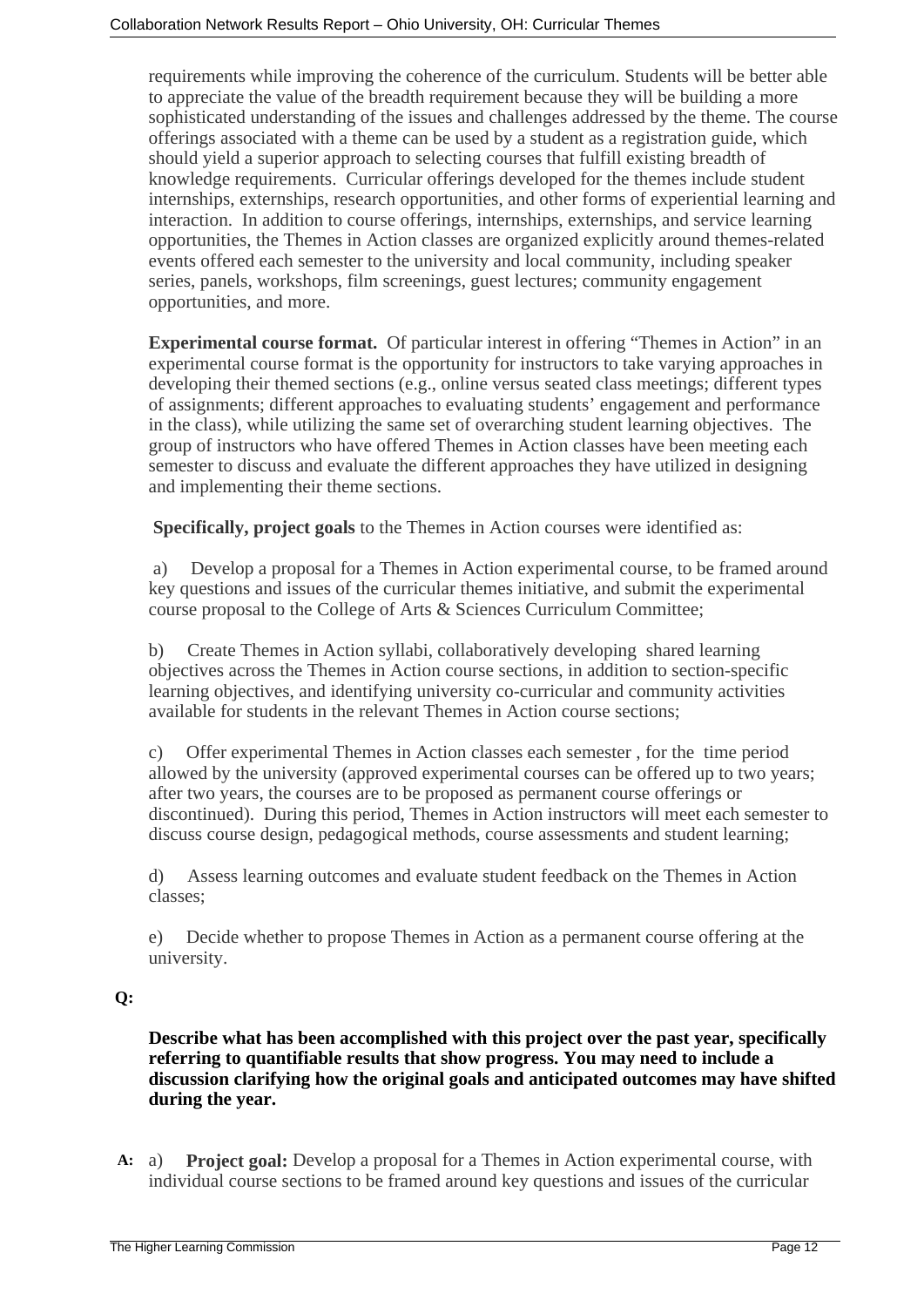themes initiative, and submit the experimental course proposal to the College of Arts & Sciences Curriculum Committee.

**Project accomplishments:** During late spring and early summer, 2015, leaders of five of the curricular themes themes (Food Studies; Making & Breaking the Law; Sustainability Studies; War & Peace; Wealth & Poverty) discussed HLC feedback on the original curricular themes action project and developed an experimental course proposal for the 1-credit hour Themes in Action course. The proposal was approved by the College of Arts & Sciences Curriculum Committee.

Below is the CAS 1300X Themes in Action course description contained in the experimental course proposal, along with specific descriptions for each of the themed CAS 1300X sections.

# **CAS 1300X: Themes in Action Course Description**

 This new 1-credit hour course focuses on key questions and topics related to a selected curricular theme. The five participating theme groups, to date, are: Food Studies; Making and Breaking the Law; Sustainability Studies; War and Peace; Wealth and Poverty. Throughout the course, students engage in a series of campus and/or community events and activities associated with the designated theme (e.g., lectures, film series, field trips, workshops, community service opportunities), and discuss/reflect on these events and activities in their respective Themes in Action class section.

 Each instructor is responsible for designing the specific course objectives, readings, class activities, and assignments for their section; evaluating students' participation in course-related events and activities and completion of assignments; and assigning course credit. At the instructor's discretion, class meetings may take place in a seated, online, or blended format. An initial list of scheduled events and activities are distributed by the instructor to their students at the start of the semester, with subsequent events/activities announced as these are scheduled over the course of the semester.

### **CAS 1300X Themes in Action course sections**

CAS 1300X 100 Themes in Action: **War and Peace** 

This course explores the contemporary issues of international security and peace. Students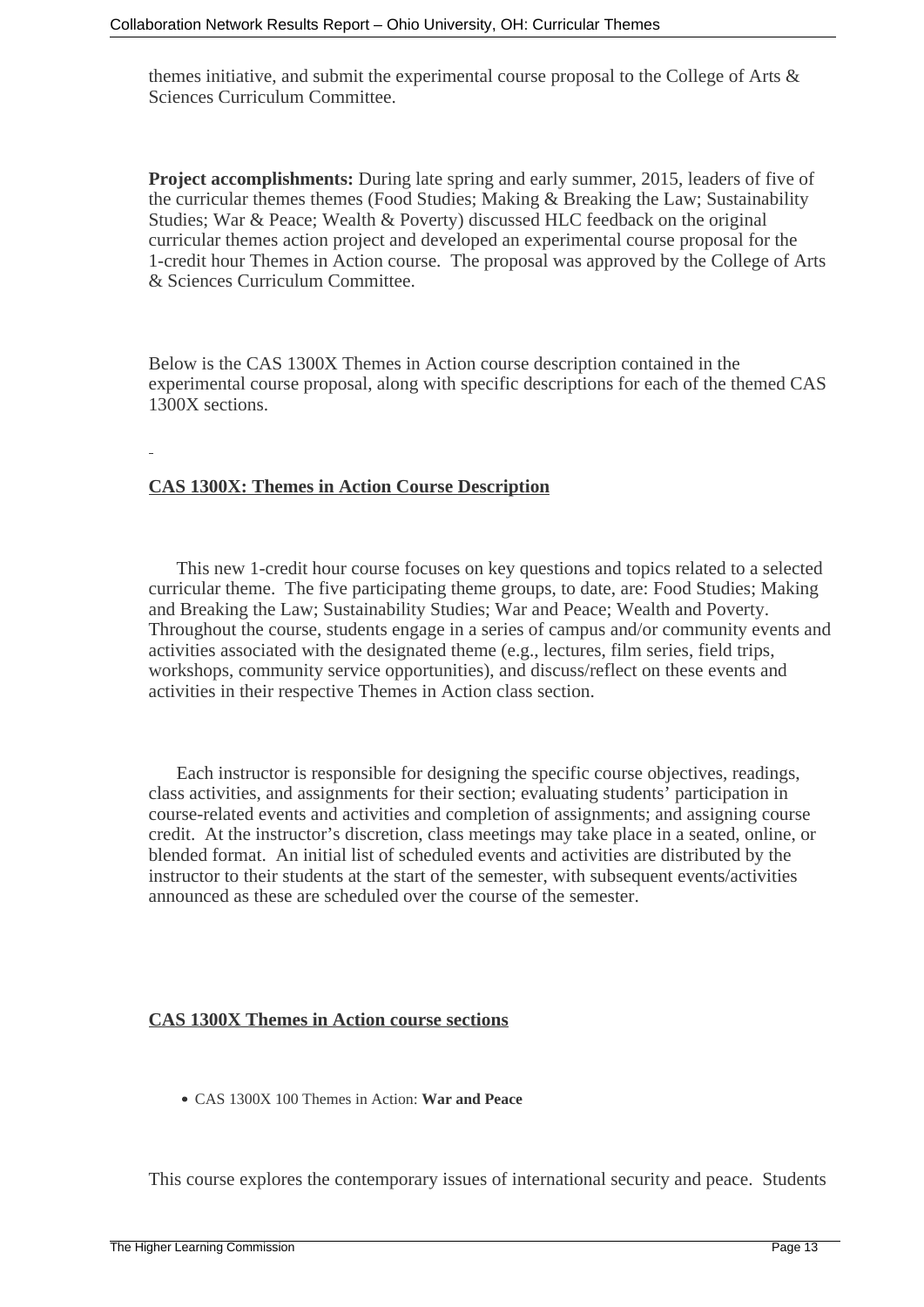study and critically think about topics such as terrorism, cybersecurity, weapons of mass destruction, intelligence, conflict resolution and peacebuilding. In each class session, through conversations with professors and other experts, students also have the opportunity to explore careers related to international security and to take an active part in conversations surrounding matters of human security and national security.

CAS 1300X 101 Themes in Action: **Wealth and Poverty**

This course offers students an introduction to issues related to wealth, poverty and inequality. The course is designed to provide students with opportunities to actively participate in learning environments beyond the traditional classroom and to help them develop empathy for the poor and disadvantaged as they learn. Students are expected to attend, participate in, and contribute to a series of academic events and activities inside and outside the campus, hosted or (co)sponsored by the Wealth and Poverty Theme. The Theme provides an interdisciplinary exploration that addresses the growing challenges of inequality and poverty in our society, locally and around the world. This course encourages students to ask: Why is there inequality in this world? What is the cost of growing inequality? What should be done about growing inequality? How could we fight poverty together in our community?

CAS 1300X 102 Themes in Action : **"Edible Athens"/ Know Your Local Food System**

*Edible Athens* offers students an introduction to the Athens' food scene on and off campus. It asks students to think about their individual food choices and to understand how what they choose to put on their plate is connected in many ways to the immediate Athens and university communities and to the wider world. Over the course of the semester, students choose to attend, and post on-line their reflections upon, seven food–related activities and events. Lectures, farmers markets visits, composting tours, food pantry service opportunities and 30 mile meal preparation (and consumption!) are examples of the menu of events from which students can choose. Students will also read Ben Hewitt's 2010 chronicle of Hardwick, Vermont, *The Town That Food Saved.* 

CAS 1300X 103 Themes in Action: **Making and Breaking the Law**

What are the challenges of law and justice in the 21st century? The Center for Law, Justice & Culture is offering this special one-credit course to introduce students to law in relation to society, culture, politics and power. The course consists of self-directed participation in a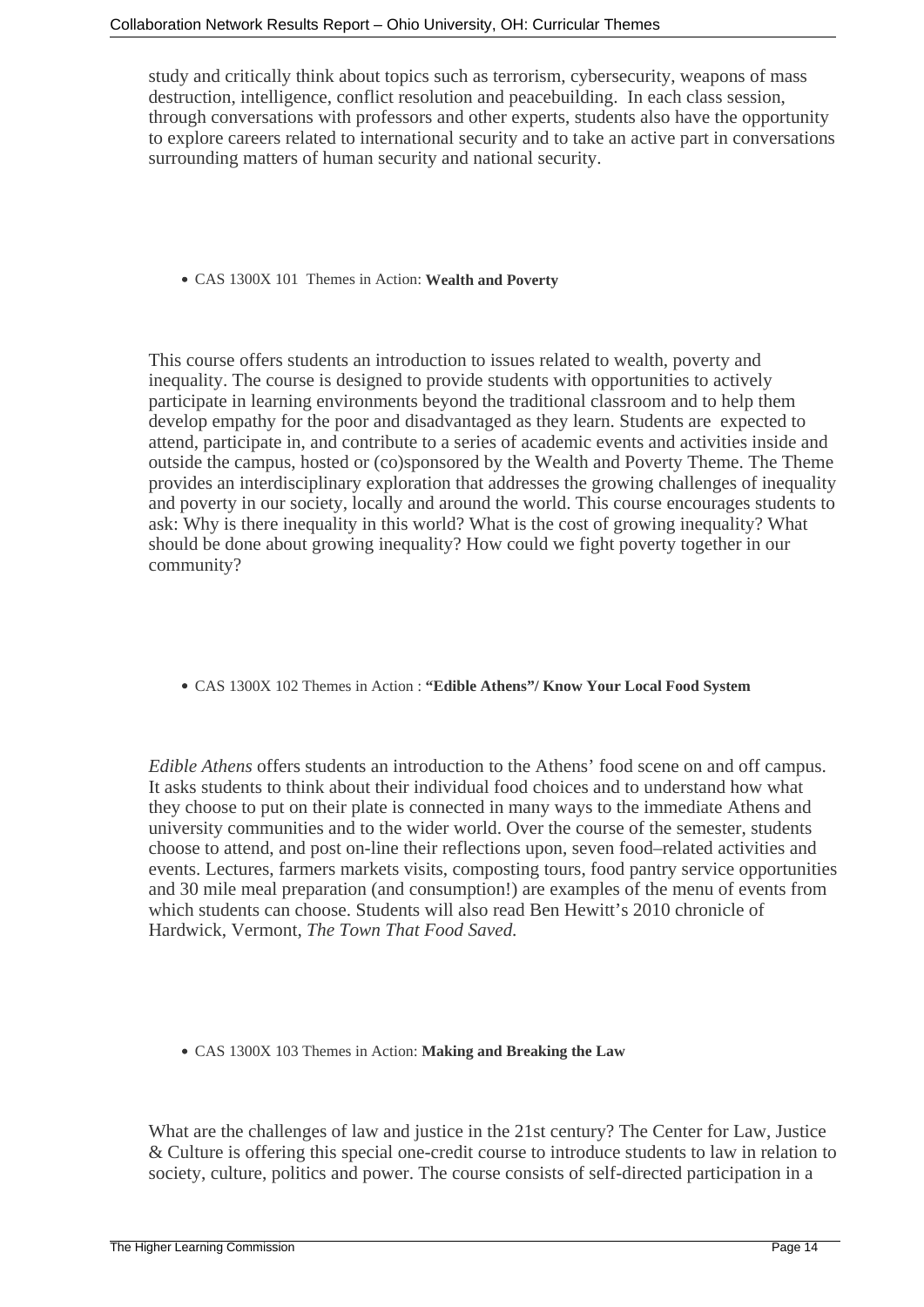series of extracurricular activities across the semester. Students read a common text and attend a series of CLJC events including public lectures, film screenings, professional development panels, and workshops. Students write critical reflection papers on seven events and submit them online. The events deal with central questions about law, justice, social change, human rights, globalization, and technology in the contemporary world. The course is designed for freshmen to senior students from all majors. It provides a strong foundation for further courses in the Making and Breaking the Law theme, and it trains students to think critically about the role of law in our everyday lives.

CAS 1300X 104 Themes in Action: **Sustainability**

This course introduces students to the Sustainability Studies Theme and offers students an opportunity to explore sustainable solutions. Over the course of the semester, students 1) participate in seven campus and community events and activities, such as helping to build a brick pizza oven at the Ecohouse, participating in the recycled Halloween costume exchange, 2) learn about sustainable gift giving, 3) engage in a variety of hands-on applied workshops and 4) attend sustainability-related films, lectures, and community events such as the Paw Paw Festival.

b) **Project goal:** Collaboratively develop overarching learning objectives for the Themes in Action classes and share pedagogical approaches and assessment strategies.

**Project accomplishments:** Two overarching learning objectives were identified for the Themes in Action sections:

- 1. identify key questions, topics and concerns related to the selected curricular theme; and
- 2. articulate conceptual and substantive connections between theme-related questions and topics and the information gained through university and/or community activities.

Themes leaders also shared ideas for the pedagogical approaches they planned to utilize in their experimental course sections (e.g., seated, blended, or online course formats); collaborative opportunities for the students (e.g., discussion boards in Blackboard for online course sections); the types of university co-curricular and community activities to be identified as options for students to select from; the types of assignments to be made; and how the assignments would be assessed. An example Themes in Action syllabus is appended.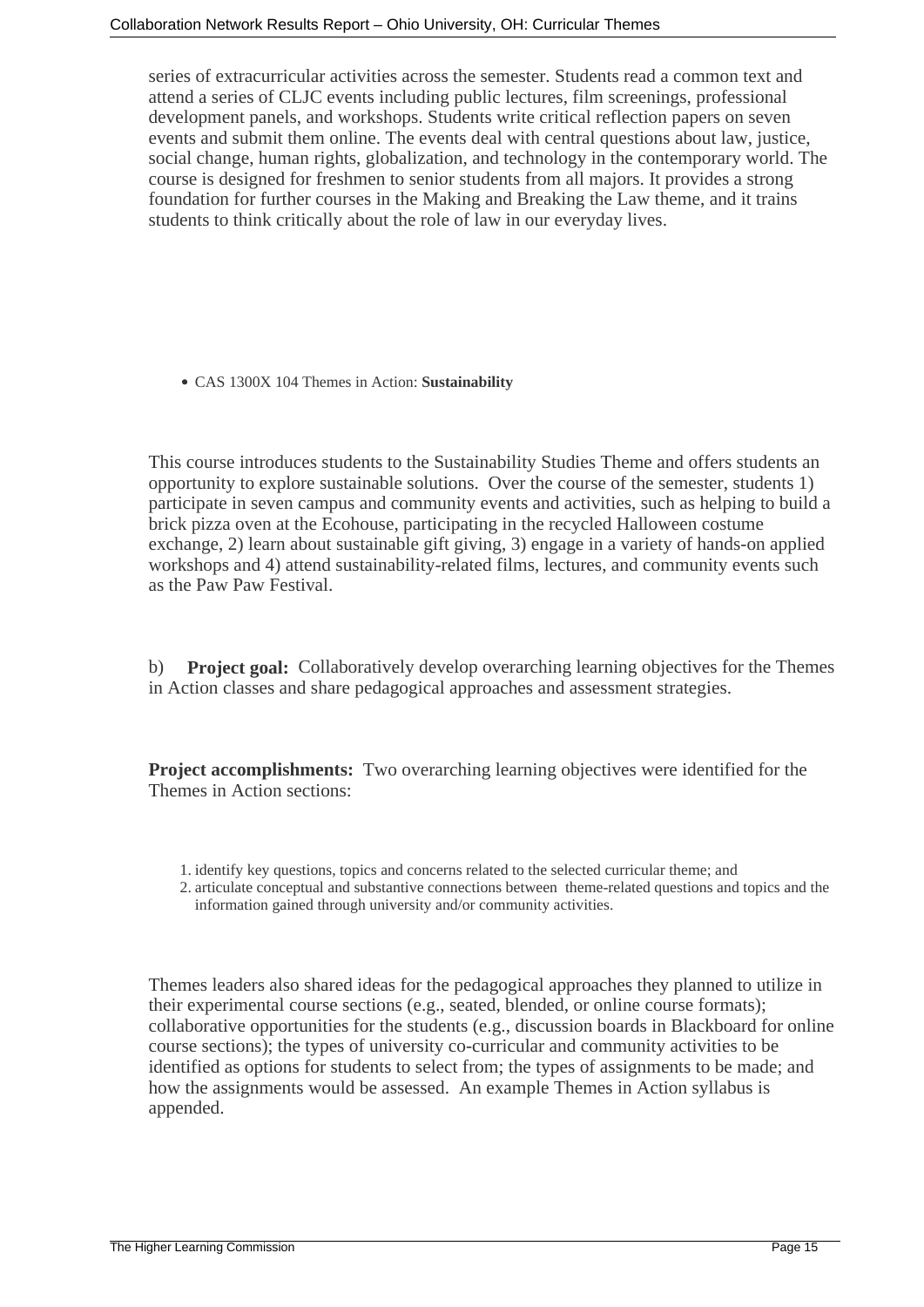c) **Project goal:** Offer experimental Themes in Action classes each semester , for the time period allowed by the university (approved experimental courses can be offered up to two years; after two years, the courses are to be proposed as permanent course offerings or discontinued). During this period, Themes in Action instructors will meet each semester to discuss course design, pedagogical methods, course assessments and student learning.

# **Project accomplishments:**

All five Themes in Action classes described above (#5a) have been offered in each of the three semesters to date, beginning spring, 2015, and the Themes in Action instructors have met as a group each semester. As noted, a central aim of these regular discussions has been for Theme in Action instructors to share ideas and information to promote ongoing improvements in the classes.

d) **Project goal:** Assess learning outcomes and evaluate student feedback on the Themes in Action classes.

**Project accomplishments:** The regular discussions of Themes in Action instructors included student learning assessment and evaluation of student feedback.

Below is a representative example of student learning assessment provided by a Themes in Action instructor:

*I used a rubric which measures the degree to which students connected their reflections and analysis to the concepts outlined in the prompts, found in the readings and in other activities. In addition, I assessed the degree to which the student work showed critical thinking, and the degree to which students successfully communicated their ideas with regard to rhetorical structure, appropriate register, grammar and word choice. The work of 21 students was assessed; 19 met the criteria outlined in the learning outcomes.* 

Student feedback obtained from end of semester evaluations of the Themes in Action classes has been very positive. Numeric scores for course evaluation items consistently average greater than 4 points on a 5-point scale. Students' comments explain these favorable ratings, including (for example):

*A unique class that allows students to experience various activities in the Athens community.*

*All of the activities were great, and would definitely help anyone who didn't know about our*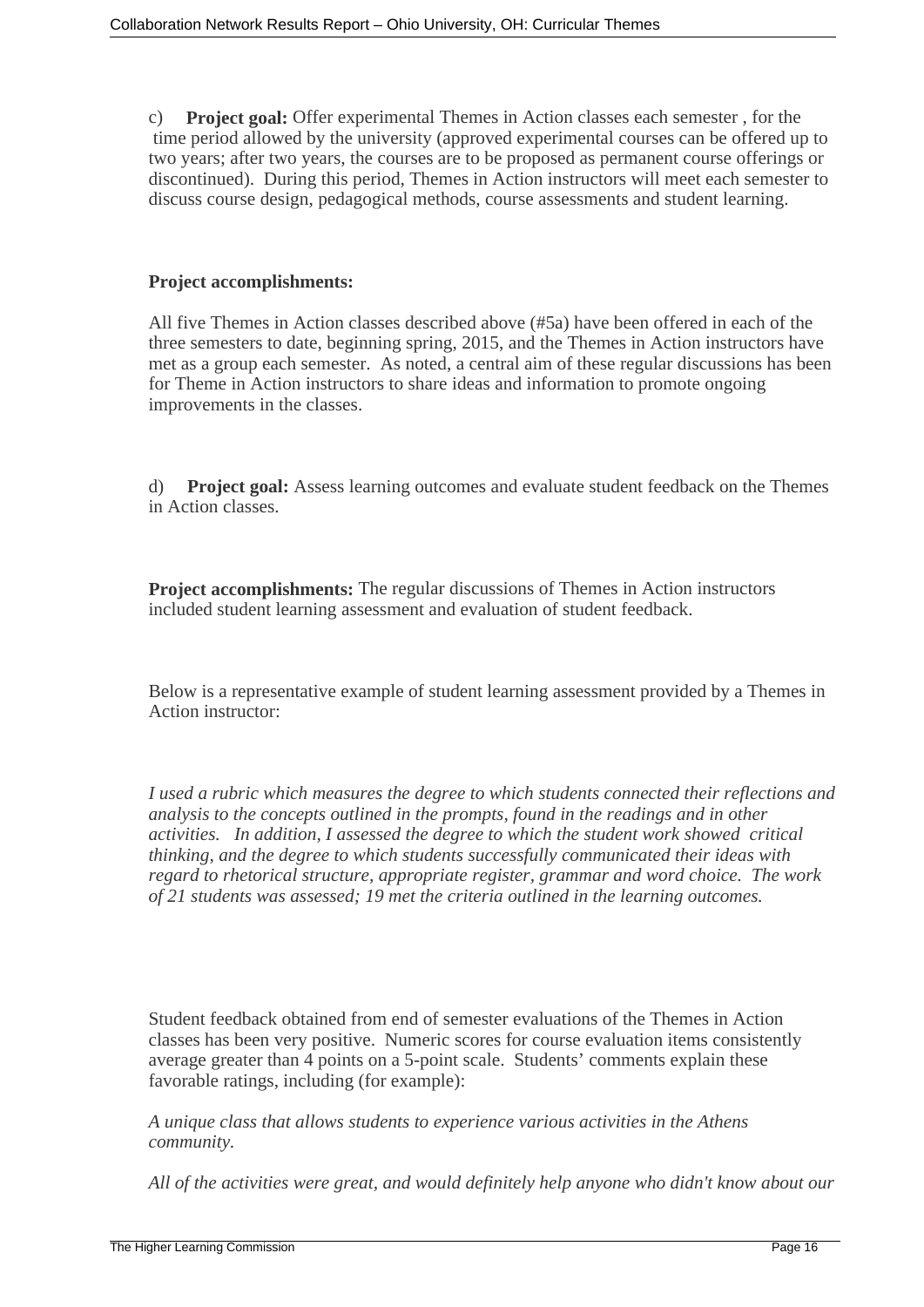*local food system to learn about and appreciate it. I regret only doing the 6 activities required for completion; I might still do the other activities just for fun and to gain a better appreciation of our local food system. Also, the text has helped me gain a greater understanding of our system here.*

*The course is engaging, and brings in many fantastic speakers that you get the opportunity to meet.*

*The course allowed you to explore your own interests within the topic by providing various types of lectures that you could attend.*

*The writing assignments for each of the events let me organize my thoughts and present them in a structured manner that flowed much better than my notes.*

Students have also offered helpful suggestions for improving the classes. A suggestion that emerged across class section concerns the need for more opportunities for class discussion, particularly for Themes in Action classes that are offered online (other Themes in Action sections have been offered as hybrid courses, with both online and face-to-face components). For example, a student in an early offering of the Themes in Action course commented:

*The subject matter of the course is one that pleads to be discussed with a group. Since this course is online, there is no time in which students get together to bounce their ideas off one another. This course needs discussion time.*

As a result of this type of student feedback, Themes in Action instructors developed more discussion and community-building opportunities for their classes (e.g., discussion boards in Blackboard and more opportunities for students to participate as a group in the university and community activities that are linked with the Themes in Action classes).

a) **Project goal:** Decide whether to propose Themes in Action as a permanent course offering at the university.

**Project accomplishments:** Themes in Action instructors overwhelmingly agreed on the value of offering this class, for reasons outlined above, and the class will be proposed as a permanent course offering at the university.

### **Q:**

**Describe how various members of the learning community have participated in this action project. Show the breadth of involvement by individuals and groups over the project's duration, particularly during the past year.**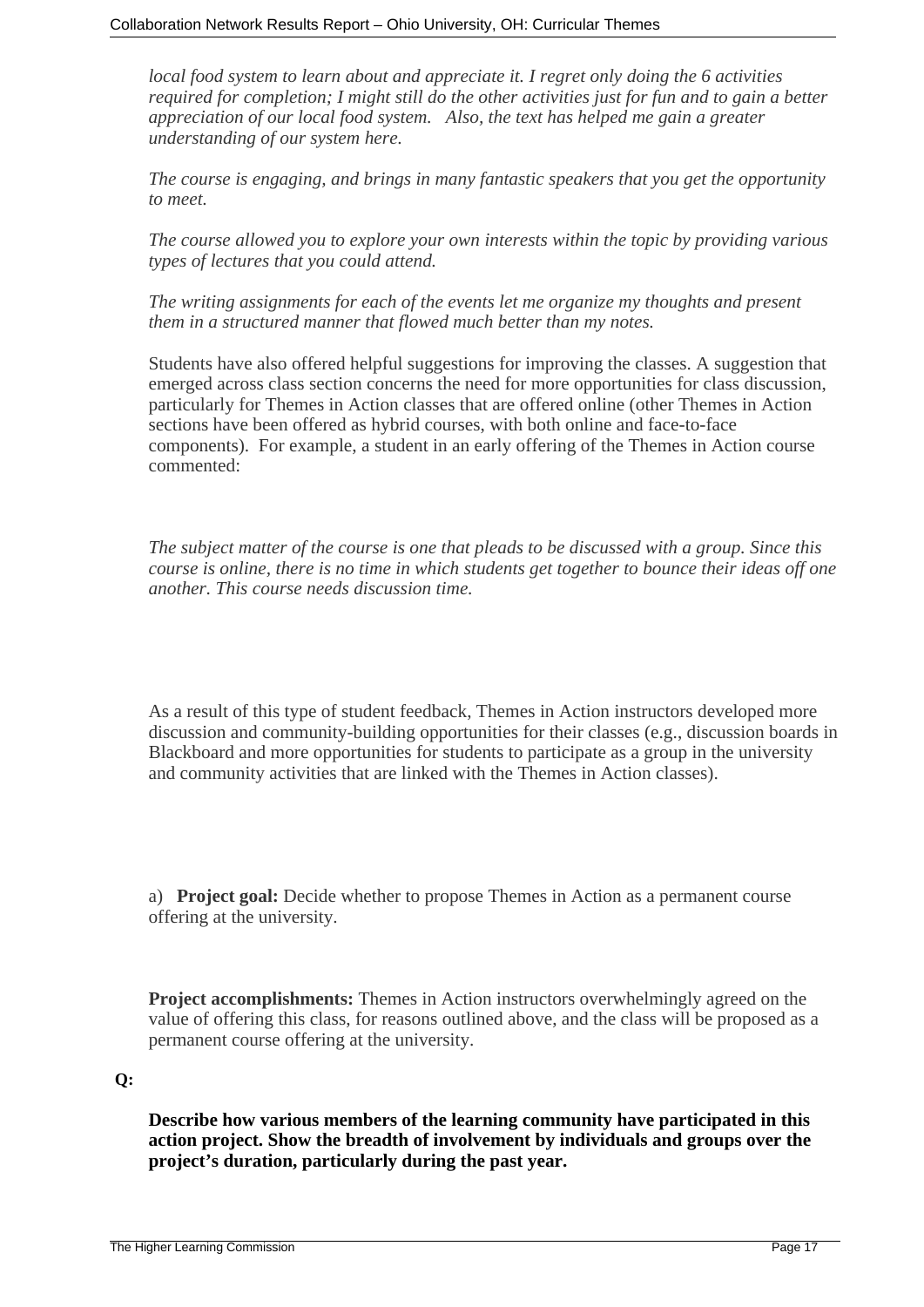#### **A:**

Broadly, the curricular themes initiative involves all departments and programs in Arts & Sciences, with increasing involvement of additional colleges and academic and non-academic units (e.g., Bobcat Student Orientation, Residence Life, Office of Global Opportunities, Center for Campus and Community Engagement, and more). Each theme has a designated faculty leader or co-leaders, and these individuals meet together monthly as a Themes Steering Committee. Most of the themes groups also now have curriculum committees and/or core faculty committees that meet regularly. In addition, student clubs have formed around some of the themes (e.g., Food Studies; Making and Breaking the Law). University-wide events also have been offered to promote and share information about the themes initiative. For example, an event that was held to recognize the one-year anniversary of the inception of the themes initiative was attended by more than 120 university colleagues.

The Themes in Action classes build upon themes-related events and activities that are offered each semester to the university and local community, including speaker series, panels, workshops, film screenings, and more. In addition, the Themes in Action classes have provided a very useful avenue to help coordinate efforts and share ideas across the participating themes groups, including new interdisciplinary collaborations around pedagogy and student learning assessment.

#### **Q:**

## **Describe the effect that this project has had on the institution, students, and others in the learning community. What has the institution learned that can be identified as a good practice to use in other aspects of its quality work or from which other institutions might benefit?**

**A:** As noted above, this revised action project is situated within the broader curricular themes initiative at Ohio University. The Themes in Action course is an innovative curricular development framed around co-curricular & community activities to promote student engagement and reflection on twenty-first century questions.

In addition to meeting the identified goals for this revised action project, additional benefits of the Themes in Action courses have been described by the Themes in Action instructors and students who have taken these classes. For example, the theme leader for Food Studies stated:

*The Themes in Action: Edible Athens class allows students to explore on their own time the intersection between the community and the academic discipline of food studies. My class offers many community activities for student to choose from, and this is an accessible way for students to learn things that they would not otherwise be exposed to. The class constantly nudges students to think about role of food in their lives and in the world, and*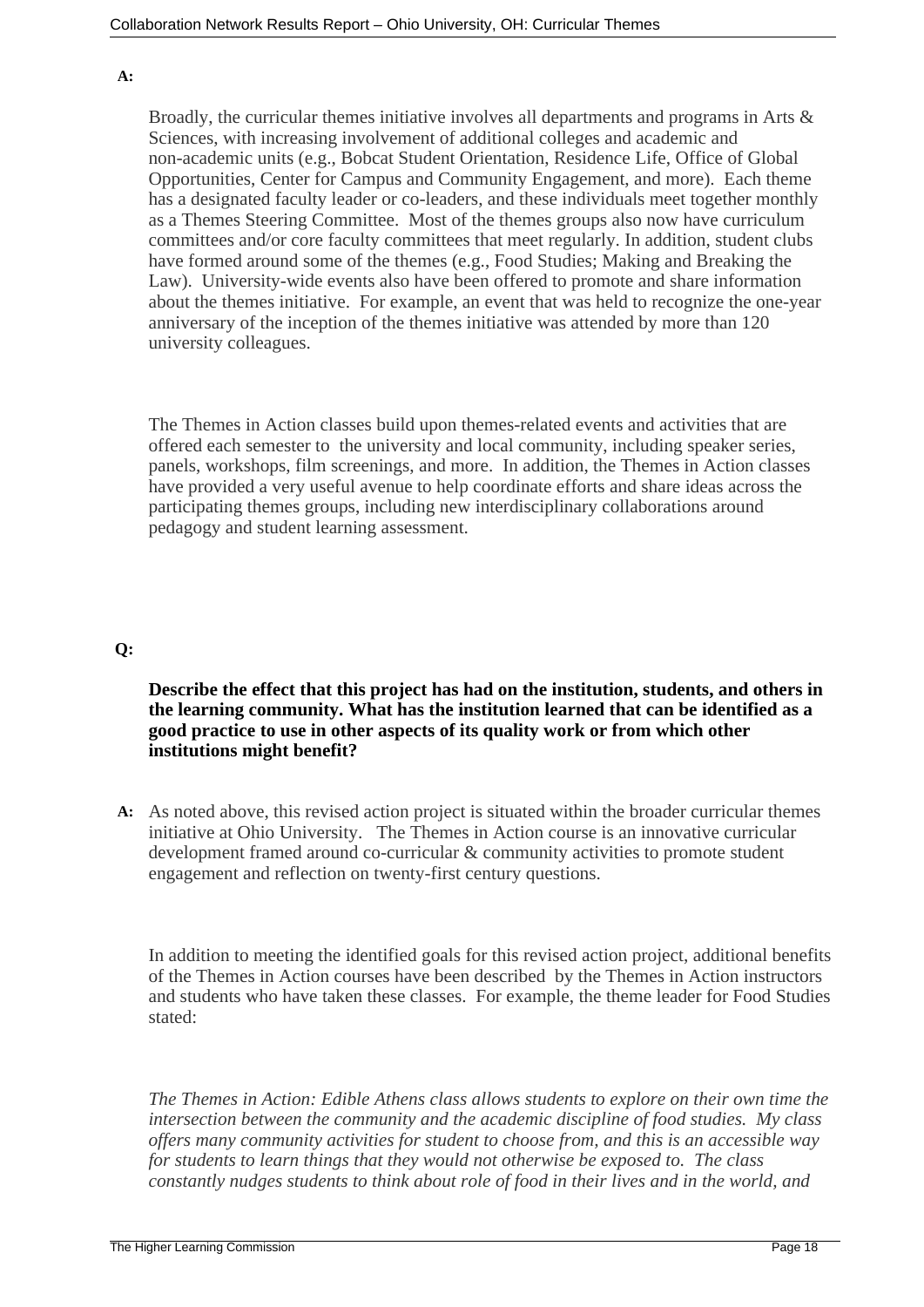*allows them to have this experience and do it with friends, making it a social occasion. The class shows how making a meal can be elevated and directed to a greater purpose, and that is supporting local food production.*

More broadly, Themes in Action instructors have noted that the course "takes up where freshmen learning communities leave off," offering students opportunities to attend events and participate in activities together, to discuss the activities in relation to theme questions and issues in group settings, and to provide feedback to one another (whether in person or through electronic discussion boards and other communication avenues). These opportunities are especially important given the residential nature of the Athens campus.

### **Q:**

# **Describe the anticipated challenges that may be encountered in successfully completing the project or for institutionalizing the learning from the project's goals.**

#### **A:**

The opportunities and challenges of institutionalizing this revised action project mirror the opportunities and challenges of the Curricular Themes initiative in which the Themes in Action courses are situated. Since its inception three years ago, the Curricular Themes initiative has garnered increased student and faculty engagement, with more opportunities for interdisciplinary efforts and more opportunities for community engagement beyond the university. At the same time, a continuing challenge has been to implement effective communication avenues to help new and continuing students learn what the Curricular Themes are and how to get involved with them. For example, a recent survey of students in Arts & Sciences found that approximately one-third of the respondents reported that they had heard about Themes. Multiple communication avenues are being pursued to help get the word out more effectively to students, faculty, and staff at the university, including information disseminated at new student orientations, announcements about themes courses and events published in university and college electronic newsletters, including student-focused newsletters, an "Ohio University ThemeIt App" (see <https://www.ohio.edu/cas/themeITapp/index.cfm> ), the formation of student clubs around Themes, including outreach efforts to other students, and more.

Link 1: [Ohio University ThemeIt App]( https://www.ohio.edu/cas/themeITapp/index.cfm) https://www.ohio.edu/cas/themeITapp/index.cfm

# **Q:**

**In light of the project goals, current circumstances, institutional learning from this project, and anticipated barriers to success, list the next steps to be taken over the course of the next 12 - 24 months in order to complete or institutionalize the results of this action project. Provide a timeline for completing each next step.**

### **A:**

N/A. Recommendation for this action project to be retired.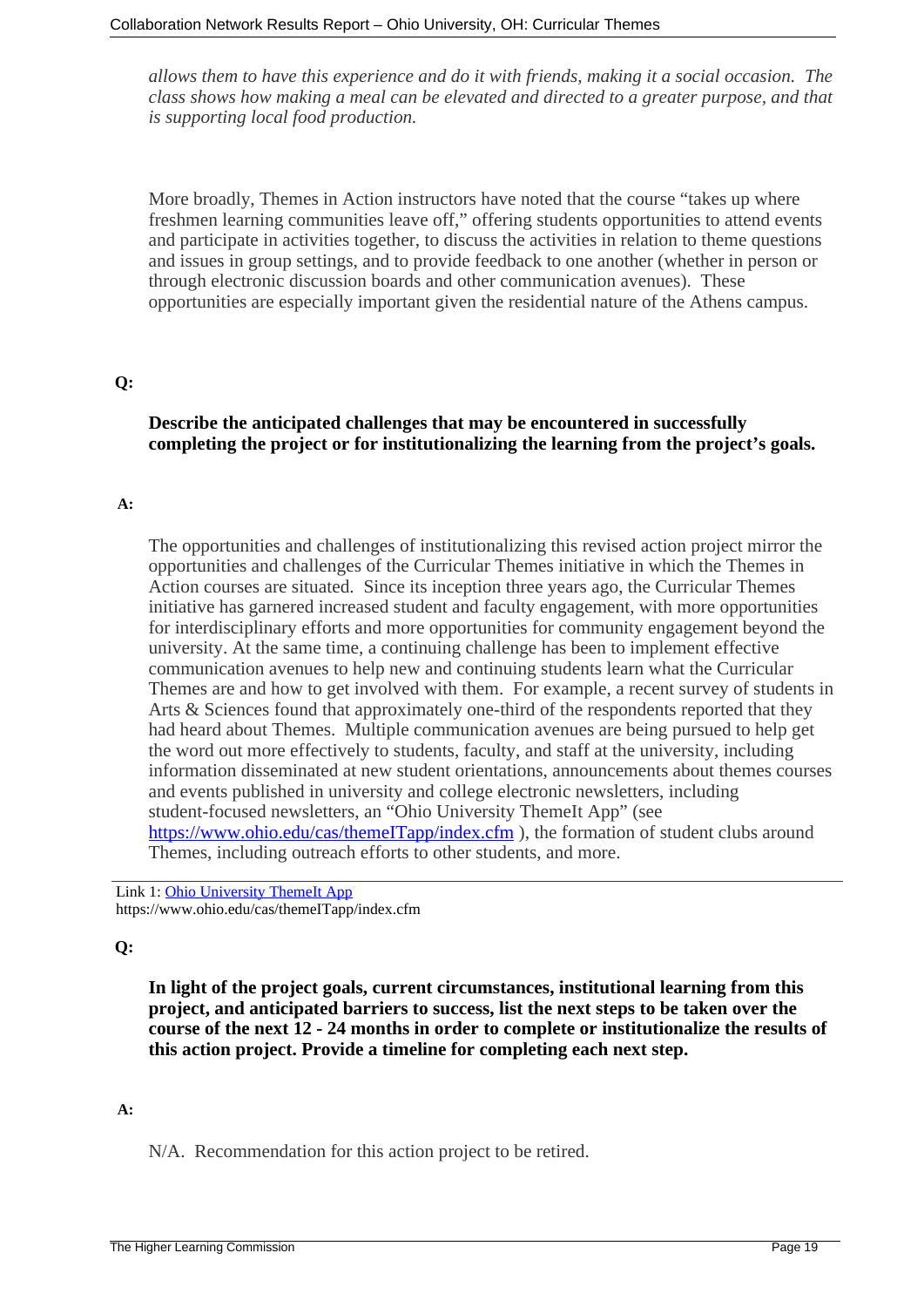# **Q:**

# **Provide any additional information, inquiries, or concerns that the institution wishes reviewers to understand regarding this Action Project. Enter N/A if not applicable.**

**A:** While this revised action project was developed in response to the HLC recommendation to develop a more discrete, stand alone action project within the Themes initiative, we wish to note that an evaluation of the broader Curricular Themes initiative has also been undertaken. This evaluation was conducted beginning Spring, 2016, by Dr. Leslie Johnson and her team from the Voinovich School at Ohio University, at the request of the College of Arts & Sciences. A draft report was forwarded to the college in August, 2016, and the final report is expected shortly.

# Version 1.0 - Update

# **Q:**

**I certify that this project is ready for review.**

**A:** I agree.

# Version 1.0 - Review

### **Q:**

**Please comment on anything that is omitted or incomplete in the project status, dates and summary field. Enter N/A if not applicable.**

**A:** N/A

### **Q:**

# **Check for accuracy and completeness against the original Project Declaration. Are the right metrics or measures included for each goal? If not, what revisions to the metrics/measures would you suggest that the institution consider?**

**A:** This update/close-out is accurate based on changes that were made to make the project more manageable. All metrics and measures were appropriate and completed.

# **Q:**

**Has the institution acted in meaningful ways to pursue project success, making progress as anticipated in the original project declaration? If meaningful progress or project success has not been achieved, has the institution made appropriate revisions**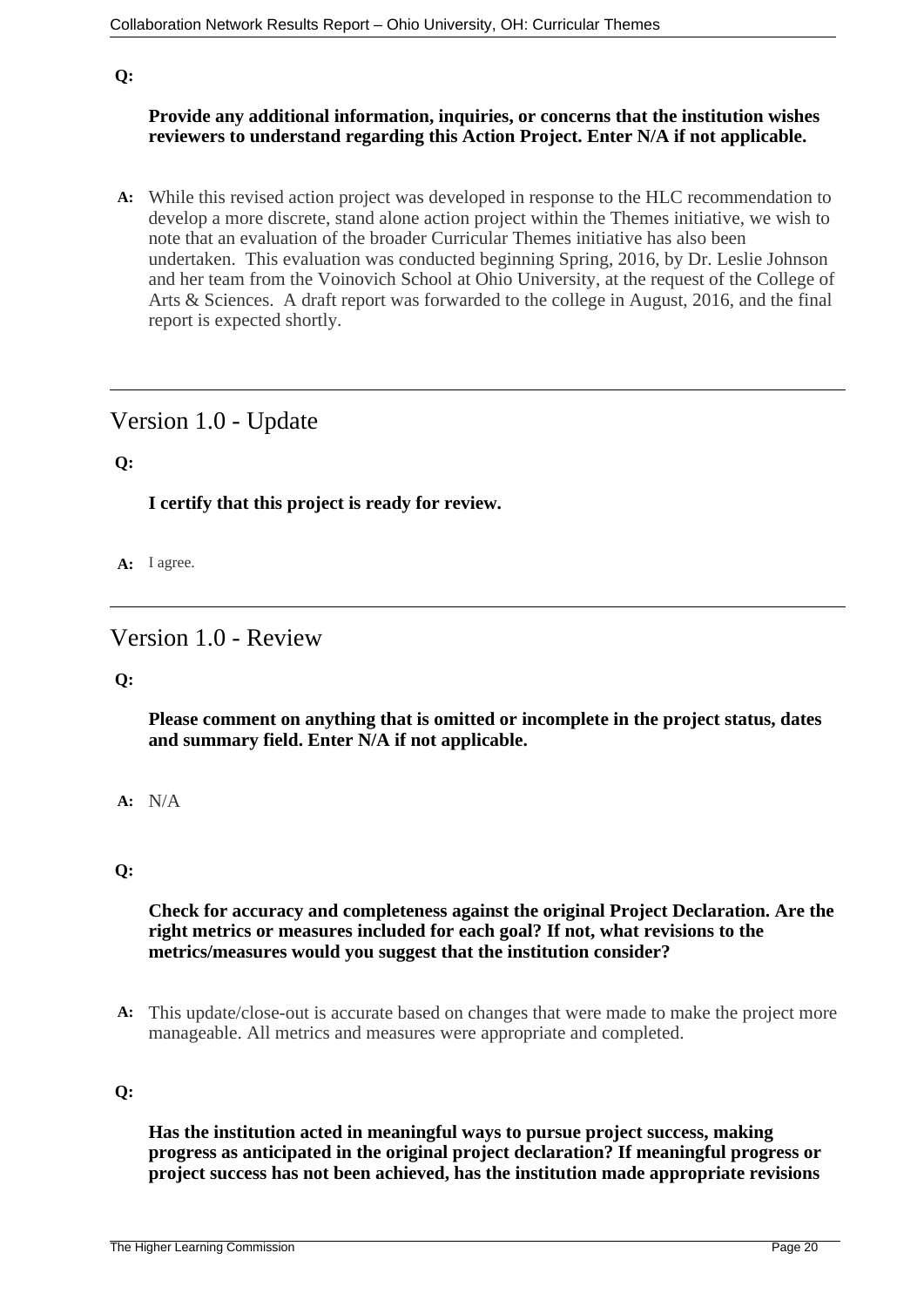**to the goals or anticipated outcomes for this project? • Are descriptions of resources, organization, concrete results, and reaching milestones included? • Make a statement of global judgment. (i.e. "The institution is making [excellent/good/satisfactory/ acceptable/slow/ casual/no] progress in this action project.").**

**A:** OU made satisfactory progress on this action project. All metrics were accomplished and the project has been closed.

# **Q:**

**Are the appropriate people involved sufficiently for the nature and scope of the project?**

**• Is there sufficient breadth of involvement?**

**• Are the right people involved? • Emphasize the roles of those who can enhance the impact, success, or effectiveness of the project.**

- **Tactfully call attention to any people that appear to have been omitted or bypassed.**
- **A:** This was a faculty led curriculum project, with sufficient breadth of involvement. No stakeholder groups appear to have been omitted or bypassed.

# **Q:**

**Does the institution show evidence of learning from what it did well?**

- **Acknowledge any practice that could be replicated internally in future projects.**
- **Encourage the sharing of best practices with other institutions.**
- **A:** This project was a good example of interdisciplinary curriculum development and delivery. This model could be used in other areas of the institution as well.

### **Q:**

**Does the institution have a realistic understanding of what it needs to address in order to achieve progress and, ultimately, project success? Does it assess its internal and external environments, recognizing the potential forces that could hinder success? Is anything overlooked?**

**A:** This project is complete. The only concern raised by this project is the following statement:

"Each instructor is responsible for designing the specific course objectives, readings, class activities, and assignments for their section; evaluating students' participation in course-related events and activities and completion of assignments; and assigning course credit. At the instructor's discretion, class meetings may take place in a seated, online, or blended format. An initial list of scheduled events and activities are distributed by the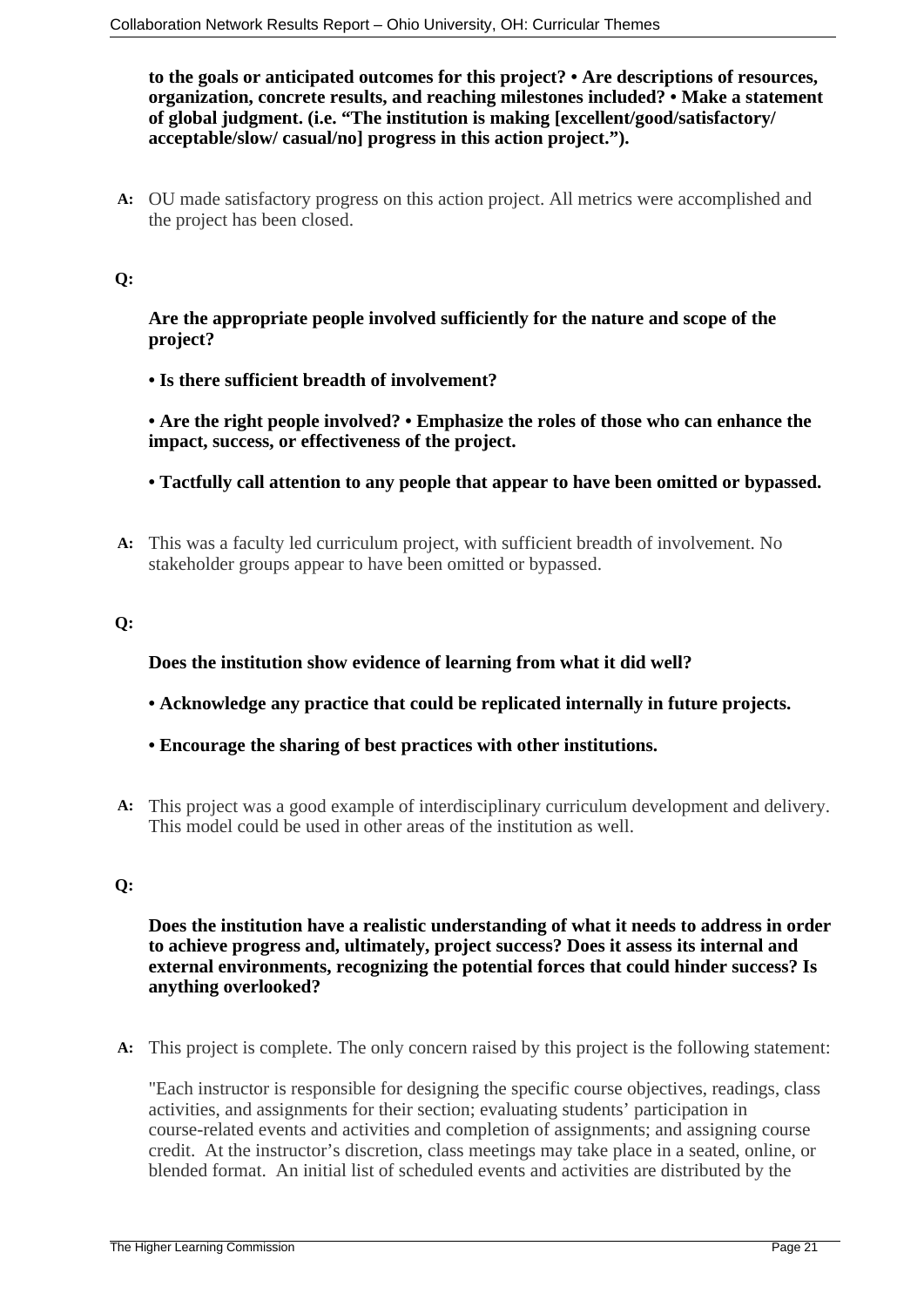instructor to their students at the start of the semester, with subsequent events/activities announced as these are scheduled over the course of the semester."

It is good that there are a couple objectives that are shared across all theme courses, but each theme should have its own specific and measurable course objectives. These objectives should be assessed independent of who is teaching the course. It is also concerning that faculty have the discretion to change the sections delivery format. Students should know how a section is delivered, prior to enrollment.

# **Q:**

# **Does the institution understand the current status of its project and know how it intends to pursue project success?**

**A:** This project has been closed.

### **Q:**

**Overall, does the institution demonstrate a good faith effort in its pursuit of continuous quality improvement through this action project? Is there anything of concern that should be brought to the attention of AQIP via your mentor?**

**A:** OU demonstrated a good faith effort in pursuit of CQI through this action project. This project has been closed, and their are no concerns, except for the one raised previously.